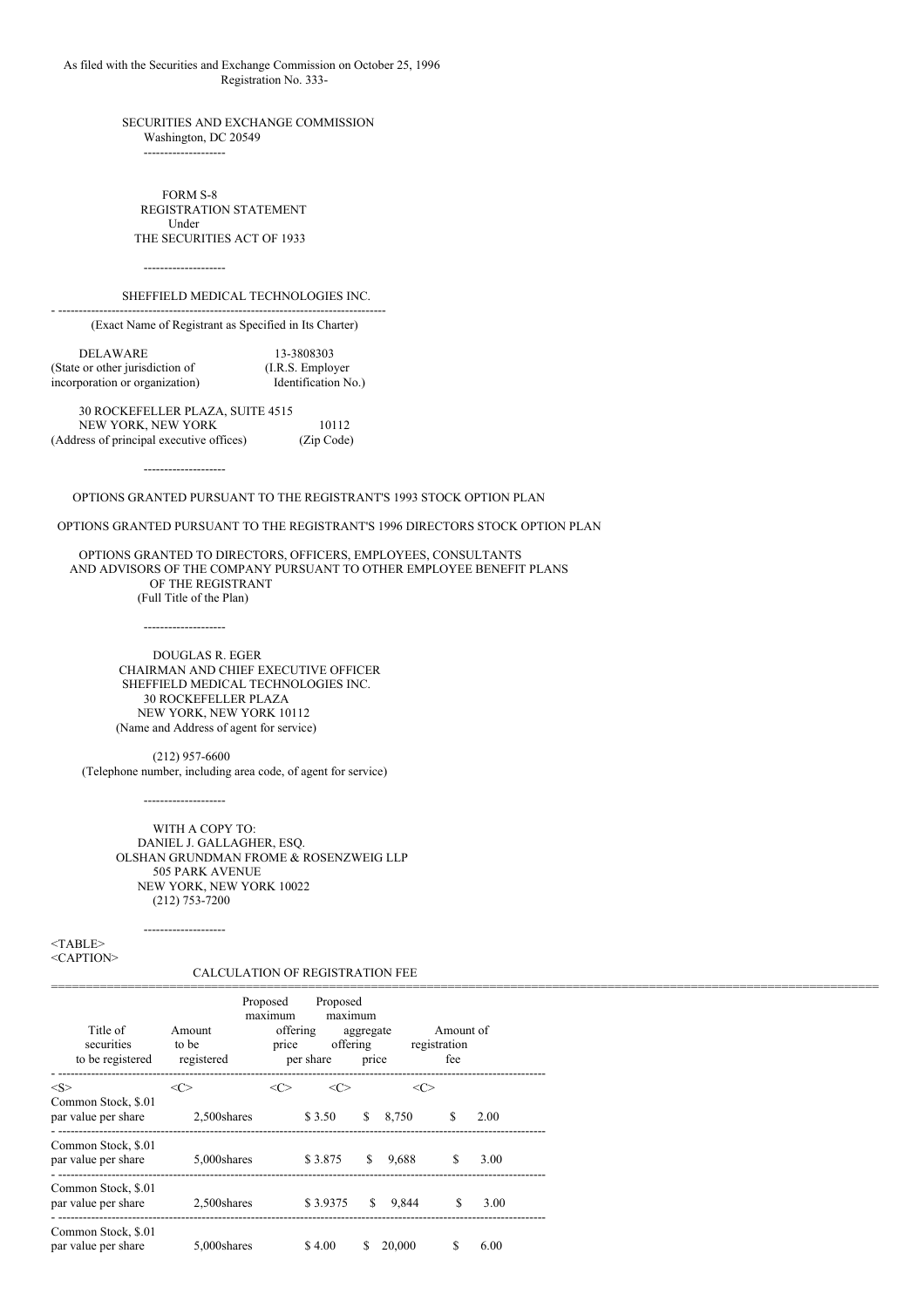| Common Stock, \$.01<br>par value per share                             | 2,000shares             | \$4.00             |             | \$8,000               | \$         | 2.00        |  |
|------------------------------------------------------------------------|-------------------------|--------------------|-------------|-----------------------|------------|-------------|--|
| Common Stock, \$.01<br>par value per share                             | 5,000shares             | \$4.125            |             | \$10,313              | S          | 3.00        |  |
| Common stock, \$.01<br>par value per share<br>--------------------     | 50,000shares            | \$4.4375           |             | \$ 221,875            |            | 67.00<br>\$ |  |
| Common stock, \$.01<br>par value per share<br>---------------------    | 2,500 shares            | \$4.4375           |             | \$11,094              | \$         | 3.00        |  |
| Common stock, \$.01<br>par value per share                             | 2,500 shares            | \$4.50             |             | \$11,250              | S          | 3.00        |  |
| Common Stock, \$.01<br>par value per share<br>----------------------   | 2,500 shares            | \$5.88             |             | \$14,700              | \$         | 4.00        |  |
| Common Stock, \$.01<br>par value per share                             | 2,500 shares            | \$6.25             |             | \$15,625              | \$         | 5.00        |  |
| Common Stock, \$.01<br>par value per share                             | 2,500 shares            | \$5.375            |             | \$13,438              | \$         | 4.00        |  |
| Common Stock, \$.01<br>par value per share<br>------------------------ | 20,000shares            | \$3.25             |             | \$65,000              | S.         | 20.00       |  |
| Common Stock, \$.01<br>par value per share                             | 40,000shares            | \$5.50             |             | \$220,000             | S.         | 67.00       |  |
| Common Stock, \$.01<br>par value per share<br>______________________   | 25,000 shares           | \$4.125            |             | \$103,125             | S.         | 32.00       |  |
| Common Stock, \$.01<br>par value per share                             | 500,000shares<br>(1)(3) | \$4.825<br>(1)(3)  | (1)(3)      | \$2,412,601           | \$ 732.00  |             |  |
| Common Stock, \$.01<br>par value per share                             | 500,000shares<br>(2)(3) | \$3.7891<br>(2)(3) |             | \$1,894,554<br>(2)(3) | \$575.00   |             |  |
| Total                                                                  | 1,169,500 shares        |                    | \$5,049,857 |                       | \$1,531.00 |             |  |
|                                                                        |                         |                    |             |                       |            |             |  |

 $<$ /TABLE>

(1) Represents shares of Common Stock issuable upon exercise of options granted or to be granted under the Company's 1993 Stock Option Plan. Includes (i) 50,000 shares with respect to which options have been granted at an exercise price of  $$5.25$  per share, (ii)  $82,502$  shares with respect to which options have been granted at an exercise price of \$6.75 per share and (iii) 50,000 shares with respect to which options have been granted at an exercise price of \$8.25 per share. An additional 317,498 shares of Common Stock are to be offered at prices not presently determined. Pursuant to Rule  $457(g)$  and (h), the offering price for these additional shares is estimated solely for the purpose of determining the registration fee and is based on \$3.7188, the average of the high and low sales prices of the Common Stock on the American Stock Exchange on October 22, 1996.

(2) Represents shares of Common Stock issuable upon exercise of options granted or to be granted under the Company's 1996 Directors Stock Option Plan. Includes 45,000 shares with respect to which options have been granted at an exercise price of \$4.50 per share. An additional 455,000 shares of Common Stock are to be offered at prices not presently determined. Pursuant to Rule 457(g) and (h), the offering price for these additional shares is estimated solely for the purpose of determining the registration fee and is based on \$3.7188, the average of the high and low sales prices of the Common Stock on the American Stock Exchange on October 22, 1996.

(3) Pursuant to Rule 416, there are also registered hereby an indeterminate number of shares of Common Stock that may become issuable by reason of the anti-dilution provisions of the Company's 1993 Stock Option Plan and 1996 Directors Stock Option Plan.

#### -iii-

-ii-

INFORMATION CONTAINED HEREIN IS SUBJECT TO COMPLETION OR AMENDMENT. A REGISTRATION STATEMENT RELATING TO THESE SECURITIES HAS BEEN FILED WITH THE SECURITIES AND EXCHANGE COMMISSION. THESE SECURITIES MAY NOT BE SOLD NOR MAY OFFERS TO BUY BE ACCEPTED PRIOR TO THE TIME THE REGISTRATION STATEMENT BECOMES EFFECTIVE. THIS PROSPECTUS SHALL NOT CONSTITUTE AN OFFER TO SELL OR THE SOLICITATION OF AN OFFER TO BUY NOR SHALL THERE BE ANY SALE OF THESE SECURITIES IN ANY STATE IN WHICH SUCH OFFER, SOLICITATION OR SALE WOULD BE UNLAWFUL PRIOR TO REGISTRATION OR QUALIFICATION UNDER THE SECURITIES LAWS OF ANY SUCH STATE.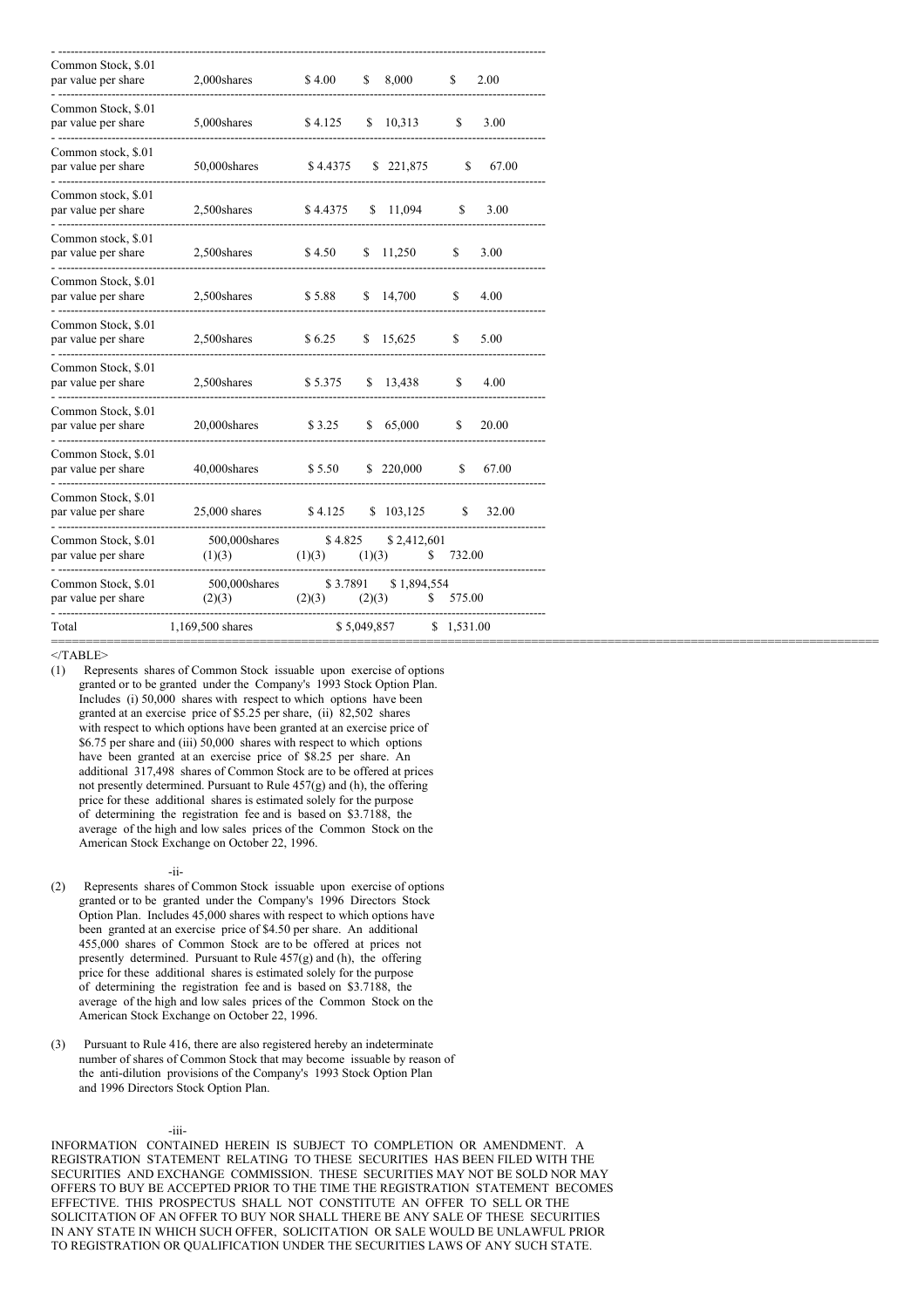# PROSPECTUS

#### 322,502 SHARES

SHEFFIELD MEDICAL TECHNOLOGIES INC. Common Stock (\$.01 par value per share)

This Prospectus relates to the reoffer and resale by certain selling shareholders (the "Selling Stockholders"), some of whom may be deemed to be "affiliates" as defined in Rule 405 of the Securities Act of 1933, as amended (the "Securities Act"), of shares (the "Shares") constituting a portion of the Common Stock, \$.01 par value (the "Common Stock"), of Sheffield Medical Technologies Inc. (the "Company") that may be issued by the Company to the Selling Stockholders upon the exercise of outstanding stock options granted pursuant to certain employee benefit plans (the "Plans") of the Company. The Shares are being reoffered and resold for the account of the Selling Stockholders and the Company will not receive any of the proceeds from the resale of the Shares. With respect to the Shares that may be issued to the Selling Stockholders or additional affiliates under the Plans, this Prospectus also relates to certain Shares underlying options which have not as of this date been granted. If and when such options are granted, the Company will distribute a Prospectus Supplement as required by the Act.

The offer and sale of the Shares to the Selling Stockholders were previously registered under the Securities Act. The Shares are being reoffered and resold for the accounts of the Selling Stockholders and the Company will not receive any of the proceeds from the resale of the Shares.

The Selling Stockholders have advised the Company that the resale of their Shares may be effected from time to time in one or more transactions on the American Stock Exchange (the "AMEX"), in negotiated transactions or otherwise at market prices prevailing at the time of the sale or at prices otherwise negotiated. See "Plan of Distribution." The Company will bear all expenses in connection with the preparation of this Prospectus.

AN INVESTMENT IN THE COMMON STOCK OFFERED HEREBY INVOLVES A HIGH DEGREE OF RISK. SEE "RISK FACTORS" AT PAGE 4 HEREOF.

The Common Stock of the Company is traded on the AMEX under the symbol "SHM." On October 23, 1996, the closing sale price for the Common Stock, as reported by AMEX, was \$3.875.

THESE SECURITIES HAVE NOT BEEN APPROVED OR DISAPPROVED BY THE SECURITIES AND EXCHANGE COMMISSION NOR HAS THE COMMISSION PASSED UPON THE ACCURACY OR ADEQUACY OF THIS PROSPECTUS. ANY REPRESENTATION TO THE CONTRARY IS A CRIMINAL OFFENSE.

The date of this Prospectus is  $, 1996$ . TABLE OF CONTENTS

AVAILABLE INFORMATION...............................................2

INCORPORATION OF CERTAIN DOCUMENTS BY REFERENCE.....................2

RISK FACTORS........................................................4

THE COMPANY.........................................................9

USE OF PROCEEDS....................................................11

SELLING STOCKHOLDERS...............................................11

PLAN OF DISTRIBUTION...............................................12

LEGAL MATTERS......................................................12

EXPERTS............................................................12

ADDITIONAL INFORMATION.............................................13

AVAILABLE INFORMATION

----------------------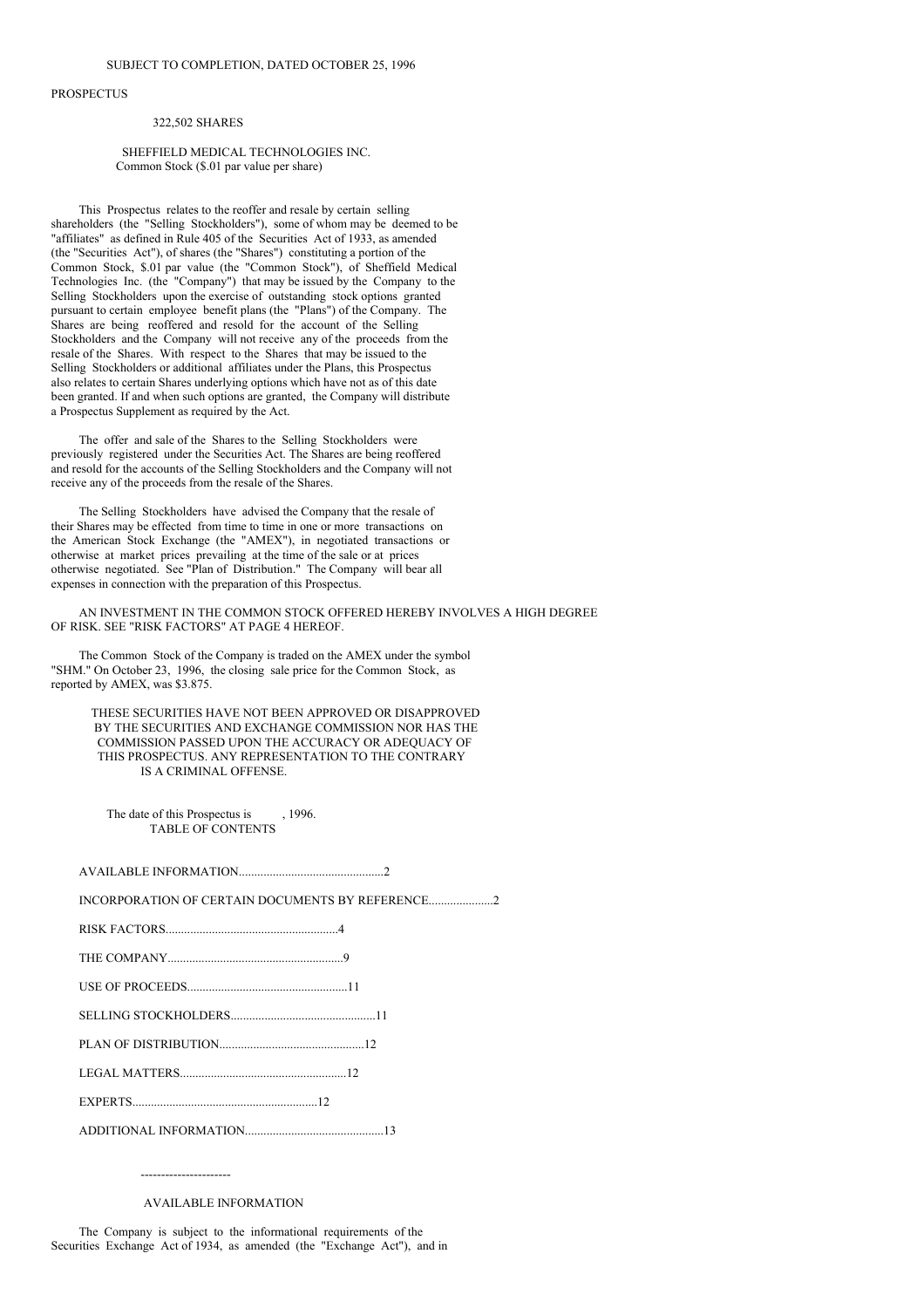accordance therewith files reports, proxy statements and other information with the Securities and Exchange Commission (the "Commission"). Such reports, proxy statements and other information can be inspected and copied at the public reference facilities maintained by the Commission at Judiciary Plaza, 450 Fifth Street, N.W., Washington, D.C. 20549 and at the following Regional Offices of the Commission: New York Regional Office, Seven World Trade Center, Suite 1300, New York, New York 10048 and Chicago Regional Office, 500 West Madison Street, Suite 1400, Chicago, Illinois 60661. Copies of such material can be obtained from the Public Reference Section of the Commission at Judiciary Plaza, 450 Fifth Street, N.W., Washington, D.C. 20549, at prescribed rates. Such material may also be accessed electronically by means of the Commission's home page on the internet at http://www.sec.gov. The Common Stock of the Company is traded on the AMEX under the symbol "SHM." Reports and other information concerning the Company can be inspected at the offices of the AMEX, 86 Trinity Place, New York, New York 10006.

# INCORPORATION OF CERTAIN DOCUMENTS BY REFERENCE

The Company incorporates by reference the following documents heretofore filed with the Commission pursuant to the Exchange Act:

(a) Annual Report of the Company on Form 10-KSB for the fiscal year ended December 31, 1995.

(b) Quarterly Report of the Company on Form 10-QSB for the fiscal quarter ended June 30, 1996.

### -2-

(c) The description of the Company's Common Stock, par value \$0.01 per share, and other matters set forth in the Company's Registration Statement on Form 8-B filed on July 7, 1995 and any amendment or report filed for the purpose of updating such description.

All reports and other documents filed by the Company after the date of this Prospectus pursuant to Section 13(a), 13(c), 14 or 15(d) of the Exchange Act, prior to the termination of this offering, are deemed to be incorporated by reference in this Prospectus and shall be deemed to be a part hereof from the date of filing of such documents. Any statement contained in a document incorporated by reference in this Prospectus shall be deemed to be modified or superseded for purposes of this Prospectus to the extent that a statement contained herein (or in any other subsequently filed document which is also incorporated by reference in this Prospectus) modifies or supersedes such statement. Any statement so modified or superseded shall not be deemed, except as so modified or superseded, to constitute a part of this Prospectus.

The Company hereby undertakes to provide without charge to each person to whom a copy of this Prospectus has been delivered, on the written or oral request of any such person, a copy of any or all of the documents referred to above which have been or may be incorporated in this Prospectus by reference, other than exhibits to such documents. Written requests for such copies should be directed to Sheffield Medical Technologies Inc., 30 Rockefeller Plaza, Suite 4515, New York, New York 10112, Attention: Douglas R. Eger, Chairman and Chief Executive Officer. Oral requests should be directed to Mr. Eger at (212) 957-6600.

The Company's principal offices are located at 30 Rockefeller Plaza, Suite 4515, New York, New York 10112, and its telephone number is (212) 957-6600.

No dealer, salesman or other person has been authorized to give any information or to make any representations other than those contained in this Prospectus in connection with the offer made hereby, and, if given or made, such information or representations must not be relied upon as having been authorized by the Company or any Selling Shareholder. This Prospectus does not constitute an offer to sell, or a solicitation of an offer to buy, the securities offered hereby to any person in any state or other jurisdiction in which such offer or solicitation is unlawful. The delivery of this Prospectus at any time does not imply that information contained herein is correct as of any time subsequent to its date.

#### -3- RISK FACTORS

-----------------------------

THE SECURITIES OFFERED HEREBY ARE HIGHLY SPECULATIVE AND PROSPECTIVE PURCHASERS SHOULD BE AWARE THAT THE PURCHASE OF SUCH SECURITIES INVOLVES A HIGH DEGREE OF RISK. IN ADDITION TO OTHER INFORMATION IN THIS PROSPECTUS, THE FOLLOWING FACTORS SHOULD BE CONSIDERED CAREFULLY IN EVALUATING THE COMPANY BEFORE PURCHASING THE SECURITIES OFFERED HEREBY. THIS PROSPECTUS CONTAINS FORWARD-LOOKING STATEMENTS WHICH INVOLVE RISKS AND UNCERTAINTIES. THE COMPANY'S ACTUAL RESULTS COULD DIFFER MATERIALLY FROM THOSE ANTICIPATED IN THESE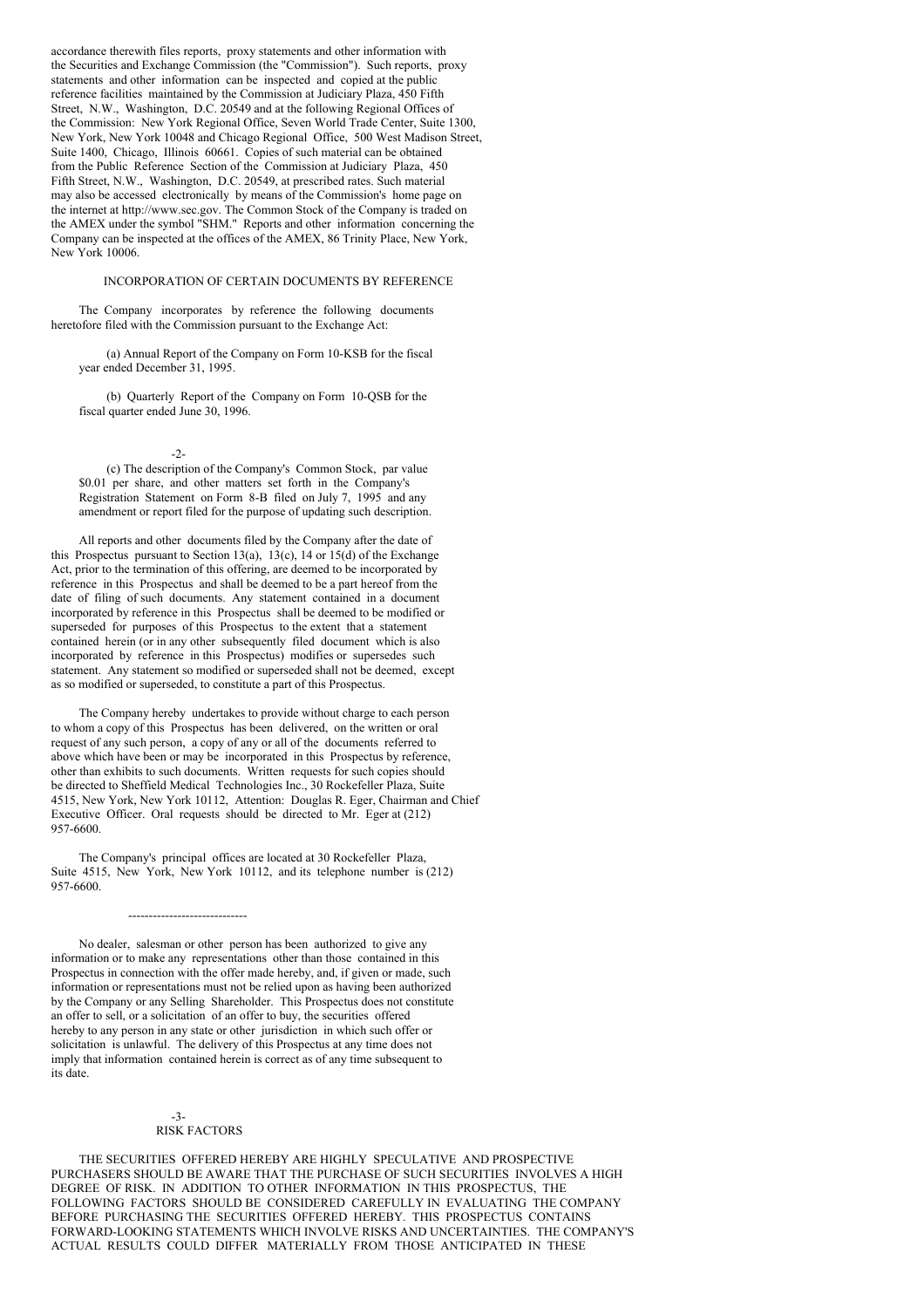### FORWARD-LOOKING STATEMENTS AS A RESULT OF CERTAIN FACTORS, INCLUDING THOSE SET FORTH IN THE FOLLOWING RISK FACTORS AND ELSEWHERE IN THIS PROSPECTUS.

### DEVELOPMENT STAGE COMPANY; HISTORY OF OPERATING LOSSES AND ACCUMULATED DEFICIT; GOING CONCERN OPINION

The Company is in the development stage. The Company commenced operations in the United States in January 1992 through its wholly-owned subsidiary, U-Tech Medical Corporation ("U-Tech"), a Texas corporation, to acquire, develop and commercialize what it believed to be promising medical technologies. The Company has been principally engaged to date in research funding and licensing efforts, has experienced significant operating losses and, as of June 30, 1996, had an accumulated deficit of \$22,893,373. The independent auditors'report dated February 28, 1996, except for Note 10 as to which the date is April 10, 1996, on the Company's consolidated financial statements stated that the Company has not generated any operating revenue, has incurred operating losses and requires additional capital, which conditions raise substantial doubt about its ability to continue as a going concern. The Company expects that it will continue to have a high level of operating expenses and will be required to make significant up-front expenditures in connection with sponsored research agreements with independent companies, universities and other institutions ("Sponsored Research Agreements") for research and development and product development activities. As a result, the Company anticipates significant additional operating losses for 1996 and that losses will continue thereafter until such time, if ever, as the Company is able to generate sufficient revenues to sustain its operations.

The Company's ability to achieve profitable operations is dependent in large part on regulatory approvals of its products and technologies and on its ability to enter into manufacturing and marketing agreements with other pharmaceutical, biomedical or medical companies. There can be no assurance that the Company will ever achieve profitable operations.

#### SIGNIFICANT LIQUIDITY RESTRAINTS

The Company's cash available for funding its operations as of June 30, 1996 was \$5,158,751. As of such date, the Company had trade payables and accrued liabilities of \$247,669, current Sponsored Research Agreement funding obligations of approximately \$415,000 and other current liabilities of \$124,442. In addition, the Company is obligated to fund between such date and December 31, 1996 approximately \$1,050,000 in the aggregate under existing Sponsored Research Agreements. The Company will be required to obtain additional funds for its business through operations or equity or debt financings, collaborative arrangements with corporate partners or from other sources. No assurance can be given that these funds will be available for the Company to finance its development on acceptable terms, if at all. If adequate funds are not available from operations or additional sources of funding, the Company's business will suffer a material adverse effect.

#### -4- NEED FOR ADDITIONAL FINANCING

Since the Company does not expect to generate substantial revenues from the sale of any products or technologies in the immediate future, the Company will require substantial additional funds from other sources to complete its research and development, to conduct additional clinical tests and to establish manufacturing and marketing relationships with pharmaceutical, biomedical or medical companies. The Company will attempt to acquire funds for these purposes through additional equity or debt financings, collaborative arrangements with corporate partners or from other sources. No assurance can be given that these funds will be available for the Company to finance its development on acceptable terms, if at all. If adequate funds are not available from operations or additional sources of funding, the Company's business will suffer a material adverse effect.

# LONG TERM DEVELOPMENT OF TECHNOLOGIES; NO COMMERCIALIZATION OF PRODUCTS TO DATE

The Company has not yet begun to market products or generate revenues from the sale of products or technologies. The Company is funding research that began, in some cases, many years before the Company acquired rights in such projects. The Company's products and technologies will require significant additional development, laboratory and clinical testing and investment prior to commercialization. The Company does not expect regulatory approval for commercial sales of any of its products or technologies in the immediate future. There can be no assurance that such products or technologies will be successfully developed, proved to be safe and efficacious in clinical trials, meet applicable regulatory standards, obtain required regulatory approvals, be capable of being produced in commercial quantities at reasonable costs or be successfully commercialized and marketed.

# ROYALTY PAYMENT OBLIGATIONS

The owners and licensors of the technology rights acquired by the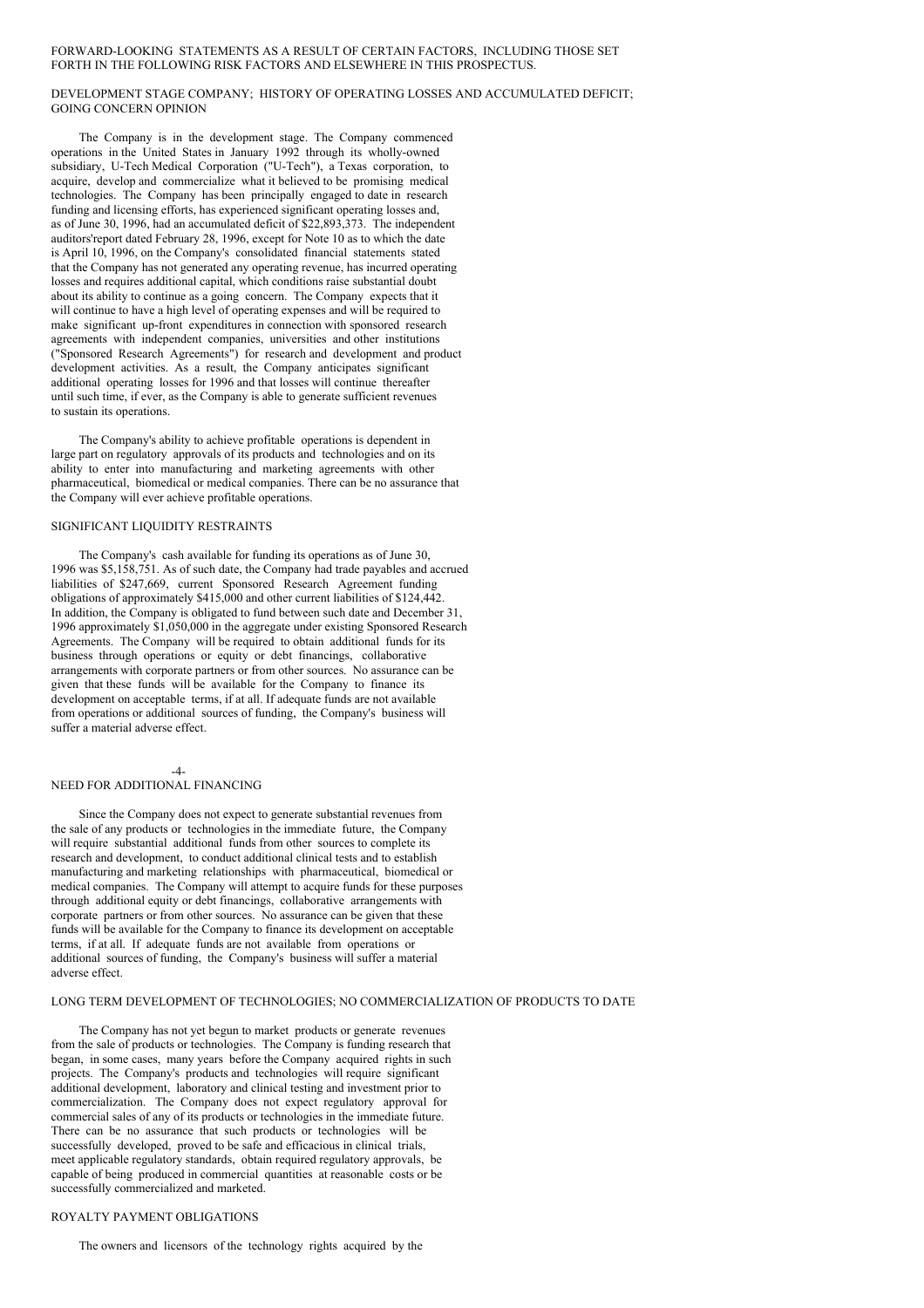Company are entitled to receive up to 50% of all royalties and payments in lieu of royalties received by the Company from commercialization as their royalty interest. Accordingly, in addition to its substantial investment in research and development of technologies, the Company will be required to make substantial payments to others in connection with revenues derived from commercialization of products, if any.

### POTENTIAL LOSS OF RIGHTS UPON DEFAULT

Under the terms of Sponsored Research Agreements, the Company is obligated to make periodic installments to finance research and development activities according to specified budgets. In the event that the Company defaults in the payment of an installment under the terms of a Sponsored Research Agreement, its rights thereunder could be forfeited. As a consequence, the Company could lose all rights under a Sponsored Research Agreement to the related licensed technology, notwithstanding the total investment made through the date of the default. There can be no assurance that unforeseen obligations or contingencies will not deplete the Company's financial resources and, accordingly, the Company's resources may not be available to fulfill the Company's commitments.

# -5- DEPENDENCE ON PRINCIPAL INVESTIGATORS

The Company is dependent upon the active participation of its principal investigators in the advancement of the research and development associated with their related projects. The loss of a principal investigator, particularly in the early stages of the development of a technology, could have a material adverse effect on the related project and the Company's prospects.

### RAPID TECHNOLOGICAL CHANGE; COMPETITION

The medical research field is subject to rapid technological change and innovation. Human immunodeficiency virus ("HIV") and Acquired Immune Deficiency Syndrome ("AIDS") research, prostate cancer research, anti-proliferative research and product development, the areas in which the Company is presently engaged, are rapidly evolving fields in which developments are expected to continue at a rapid pace. In particular, HIV/AIDS research is proceeding on a wide-scale at numerous prestigious scientific research institutions and commercial ventures. Reports of progress and potential breakthroughs are occurring at an increasing speed. There can be no assurance that the Company has a competitive advantage in the field of HIV/AIDS research or in any of the other fields in which the Company may concentrate its efforts.

The Company's success will depend upon its ability to develop and maintain a competitive position in the research, development and commercialization of products and technologies in its areas of focus. Competition from pharmaceutical, chemical, biomedical and medical companies, universities, research and other institutions is intense and is expected to increase. All, or substantially all, of these competitors have substantially greater research and development capabilities, experience, and manufacturing, marketing, financial and managerial resources. Further, acquisitions of competing companies by large pharmaceutical or other companies could enhance such competitors' financial, marketing and other capabilities. There can be no assurance that developments by others will not render the Company's products or technologies obsolete or not commercially viable or that the Company will be able to keep pace with technological developments.

#### GOVERNMENT REGULATION

The Company's ongoing research and development projects are subject to rigorous U.S. Food and Drug Administration ("FDA") approval procedures. The preclinical and clinical testing requirements to demonstrate safety and efficacy in each clinical indication (the specific condition intended to be treated) and regulatory approval processes of the FDA can take a number of years and will require the expenditure of substantial resources by the Company. Delays in obtaining FDA approval would adversely affect the marketing of products to which the Company has rights and the Company's ability to receive product revenues or royalties. Moreover, even if FDA approval is obtained, a marketed product, its manufacturer and its manufacturing facilities are subject to continual review and periodic inspections by the FDA, and a later discovery of previously unknown problems with a product, manufacturer or facility may result in restrictions on such product or manufacturer. Failure to comply with the applicable regulatory requirements can, among other things, result in fines, suspensions of regulatory approvals, product recalls, operating restrictions and criminal prosecution. Additional government regulation may be established which could prevent or delay regulatory approval of the Company's products. Sales of

-6-

pharmaceutical products outside the United States are subject to foreign regulatory requirements that vary widely from country to country. Even if FDA approval has been obtained, approval of a product by comparable regulatory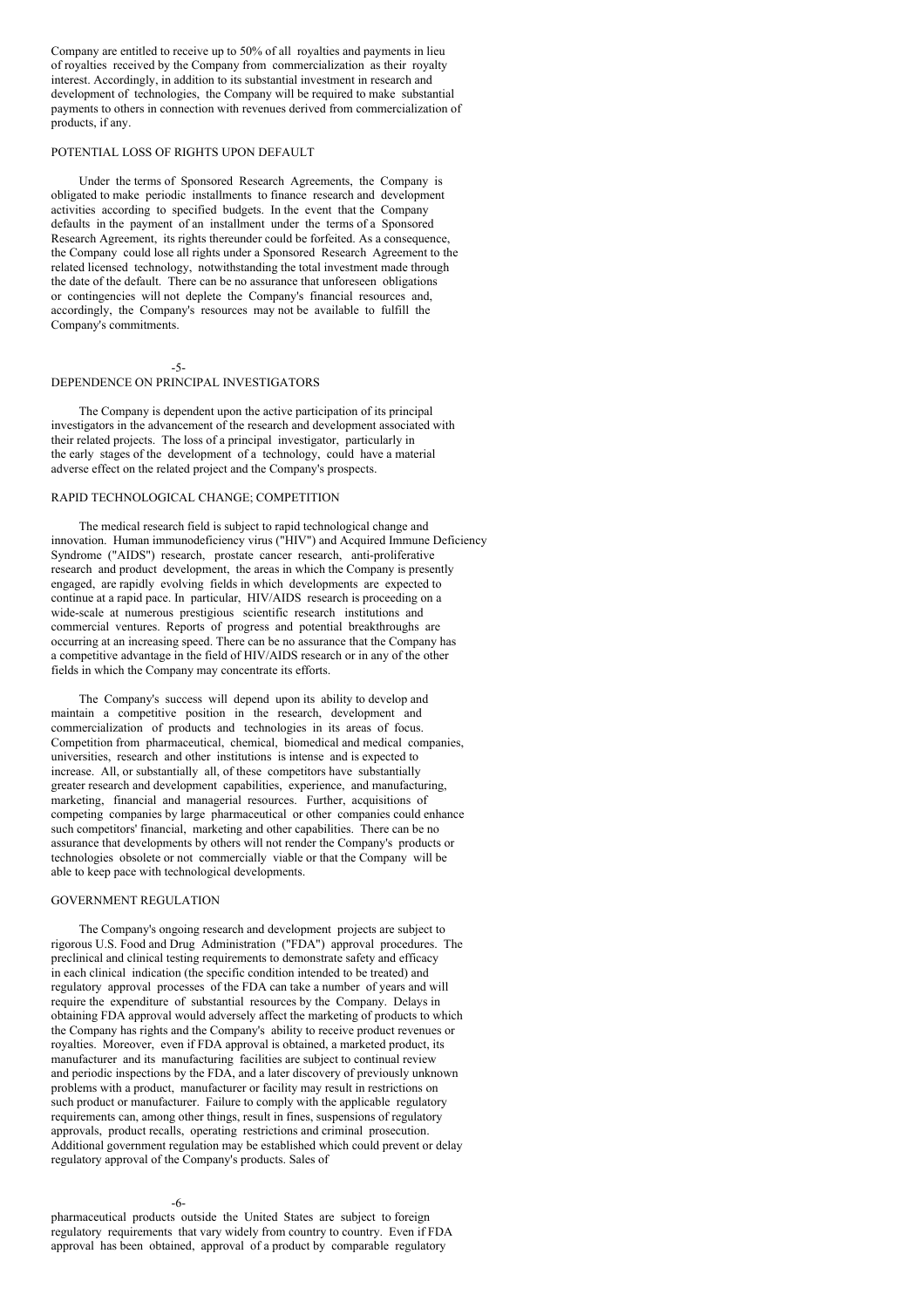authorities of foreign countries must be obtained prior to the commencement of marketing the product in those countries. The time required to obtain such approval may be longer or shorter than that required for FDA approval. The Company has no experience in manufacturing or marketing in foreign countries nor in matters such as currency regulations, import-export controls or other trade laws.

# RISKS INCIDENT TO PATENT APPLICATIONS AND RIGHTS

The Company's success will depend in part on its ability to obtain patent protection for products and processes and to maintain trade secret protection and operate without infringing the proprietary rights of others. The degree of patent protection to be afforded to pharmaceutical, biomedical or medical inventions is an uncertain area of the law. There can be no assurance that the Company will develop or receive sublicenses or other rights related to proprietary technology which are patentable, that any patents pending will issue, or that any issued patents will provide the Company with any competitive advantages or will not be challenged by third parties. Furthermore, there can be no assurance that others will not independently duplicate or develop similar technologies to those developed by or licensed to the Company.

The Company supports and collaborates in research conducted at universities and other institutions. There can be no assurance that the Company will have or be able to acquire exclusive rights to inventions or technical information derived from such collaborations or that disputes will not arise as to such exclusive rights or any derivative or related research programs. If the Company is required to defend against charges of patent infringement or to protect its own proprietary rights against third parties, substantial costs will be incurred and the Company could lose rights to certain products and technologies.

## RELIANCE ON THIRD PARTIES; NO MARKETING OR MANUFACTURING CAPABILITIES

The Company does not intend to manufacture or market its products. The Company will attempt to enter into manufacturing and marketing agreements with one or more established pharmaceutical, biomedical and medical companies for any products that are developed. There can be no assurance that other pharmaceutical, biomedical or medical companies will be interested in the Company's products or technologies or be willing to enter into manufacturing or marketing agreements on terms acceptable to the Company. Further, there can be no assurance that pharmaceutical, biomedical or other medical companies will succeed in manufacturing and marketing the Company's products or technologies or that the Company will derive revenues from its products or technologies.

#### DEPENDENCE UPON OBTAINING HEALTHCARE REIMBURSEMENT

The Company's ability to commercialize human therapeutic and diagnostic products may indirectly depend in part on the extent to which costs for such products and technologies are reimbursed by private health insurance or government health programs. The uncertainty regarding reimbursement may be especially significant in the case of newly approved products. There can be no assurance that price levels will be sufficient to provide a return to the Company on its investment in new products and technologies.

# -7-

# ADEQUACY OF PRODUCT LIABILITY INSURANCE

The use of the Company's proposed products and processes during testing, and after approval, may entail inherent risks of adverse effects which could expose the Company to product liability claims. Product liability claims could have a material adverse effect on the business and financial condition of the Company. The Company has obtained, and will require its licensees to obtain, product liability insurance at an appropriate stage of product development and commercialization. There can be no assurance that the Company and its licensees will be able to maintain or obtain adequate product liability insurance on acceptable terms or that such insurance will provide adequate coverage against all potential claims.

# VOLATILITY OF MARKET PRICE OF SECURITIES

The market price of securities of firms in the biotechnology industry has tended to be volatile. Announcements of technological innovations by the Company or its competitors, developments concerning proprietary rights and concerns about safety and other factors may have a material adverse effect on the Company's business. The market price of the Common Stock may be significantly affected by announcements of developments in the medical field generally or the Company's research areas specifically. The stock market has experienced volatility in market prices of companies similar to the Company that has often been unrelated to the operating results of such companies. This volatility may have a material adverse effect the market price of the Common Stock.

# OUTSTANDING OPTIONS AND WARRANTS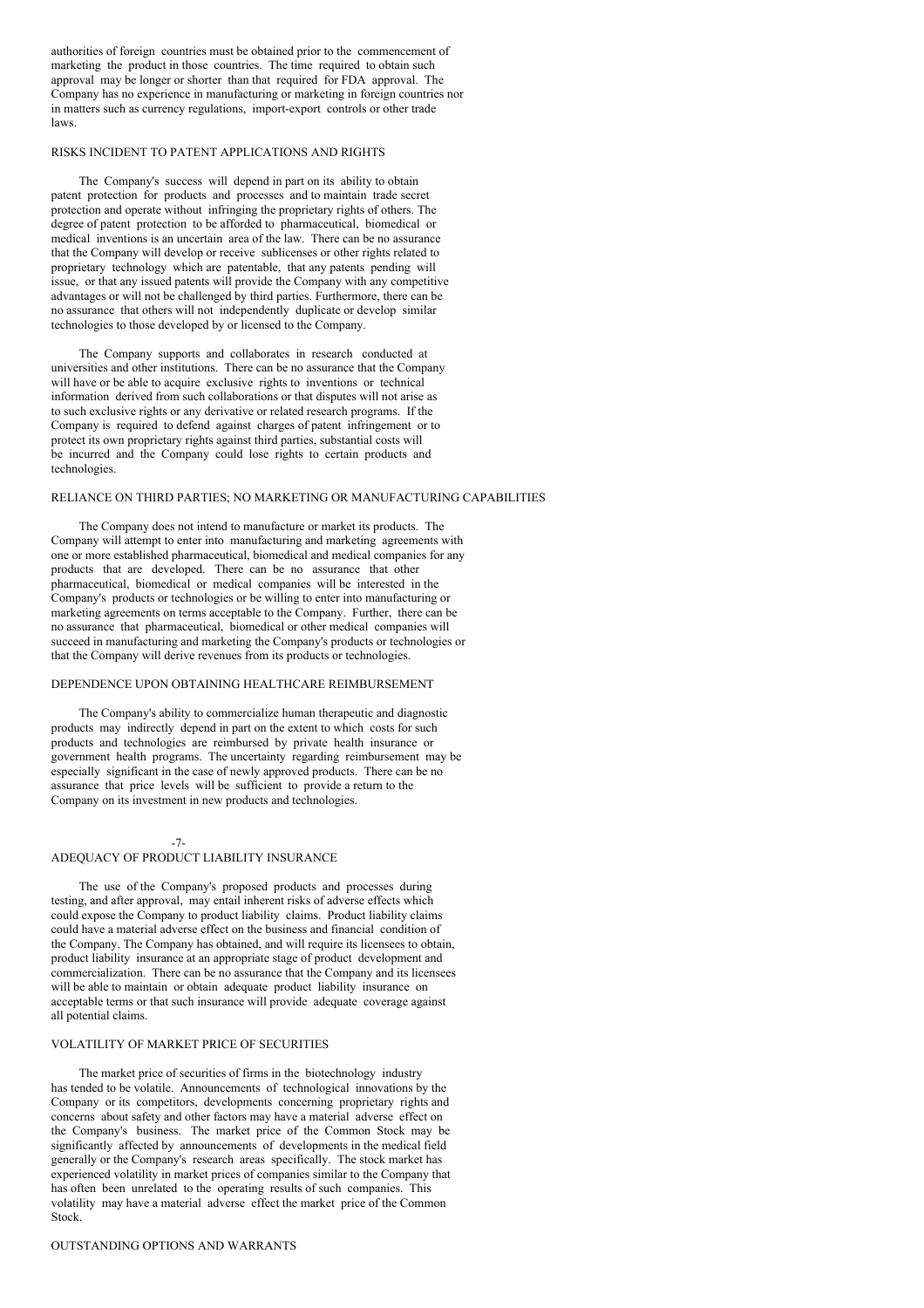As of September 30, 1996, the Company had reserved approximately 2,773,333 shares of Common Stock for issuance upon exercise of outstanding options and warrants, including shares of Common Stock issuable upon the exercise of options and warrants held by officers and directors of the Company. The Company has filed registration statements with the Commission covering the resale of substantially all of the shares of Common Stock underlying such options and warrants (to the extent that such shares are not registered under the registration statement of which this Prospectus constitutes a part).

The exercise of options and outstanding warrants and sales of Common Stock issuable thereunder could have a significant depressive effect on the market price of shares of Common Stock and could materially impair the Company's ability to raise capital through the sale of its equity securities.

# NO DIVIDENDS

Holders of Common Stock are entitled to receive such dividends as may be declared by the Board of Directors of the Company. To date, the Company has not declared or paid any dividends on its Common Stock, and the Company does not anticipate paying dividends in the foreseeable future. Rather, the Company intends to apply any earnings to the expansion and development of its business.

#### AUTHORIZATION OF PREFERRED STOCK

The Company's charter authorizes the issuance of "blank check" preferred stock with such designations, rights and preferences as may be determined from time to time by the Board of Directors, without

-8-

shareholder approval ("Preferred Stock"). In the event of issuance, the Preferred Stock could be utilized, under certain circumstances, as a method of discouraging, delaying or preventing a change in control of the Company. Although the Company has no present intention to issue any shares of its Preferred Stock, there can be no assurance that the Company will not do so in the future.

#### THE COMPANY

The Company was organized under Canadian law in October 1986 as Sheffield Strategic Metals, Inc. The Company commenced operations in the United States in January 1992 through its wholly-owned subsidiary, U-Tech Medical Corporation, a Texas corporation ("U-Tech"), with its principal offices in Houston, Texas. Effective May 19, 1992, Sheffield Medical Technologies Inc. became domesticated in the State of Wyoming without reincorporation pursuant to a "continuance" procedure under Wyoming corporation law. The continuance procedure allowed the Company to become domesticated in the United States as a Wyoming corporation without reincorporation. On June 13, 1995, the Company changed its state of Incorporation to Delaware by means of a merger with and into a newly-formed wholly-owned Delaware subsidiary of the Company. Such merger and the resulting change of the Company's state of incorporation to Delaware was approved by the Company's stockholders in January 1995.

Unless the context otherwise indicates, the "Company" as used herein means Sheffield Medical Technologies Inc., its predecessors and its wholly-owned subsidiaries, Ion Pharmaceuticals, Inc. ("Ion") and U-Tech.

The Company identifies and evaluates promising pharmaceutical, biomedical and medical technologies and selectively invests in those technologies that the Company believes possess strong market potential. Under Sponsored Research Agreements, the Company funds pharmaceutical, biomedical and medical research and clinical testing in exchange for license rights to commercialize resulting products and technologies. The Company's strategy is to bridge the resource and management gap between late-stage research and commercialization of any resulting products and technologies by assisting in the management of research, development, marketing, commercialization and patent prosecution of technologies and products. In addition, the Company manages the preparation and submission of Investigational New Drug Notifications ("INDs") and New Drug Applications ("NDAs") and protocols prepared for submission to the FDA. If Company-funded research and clinical testing are successful, the Company intends to enter into sublicense, joint venture or other collaborative agreements with one or more pharmaceutical, biomedical or medical companies to pursue later phase clinical testing and product manufacturing and marketing. By utilizing third party development and distribution resources, the Company believes that it can effectively avoid the substantial fixed costs traditionally associated with in-house research, development, production and distribution.

The Company does not intend to manufacture or market its products. Instead, the Company intends to finance research projects in consideration for license rights. Thereafter, the Company will attempt to enter into manufacturing and marketing agreements with one or more established biomedical or pharmaceutical companies for any products which are developed.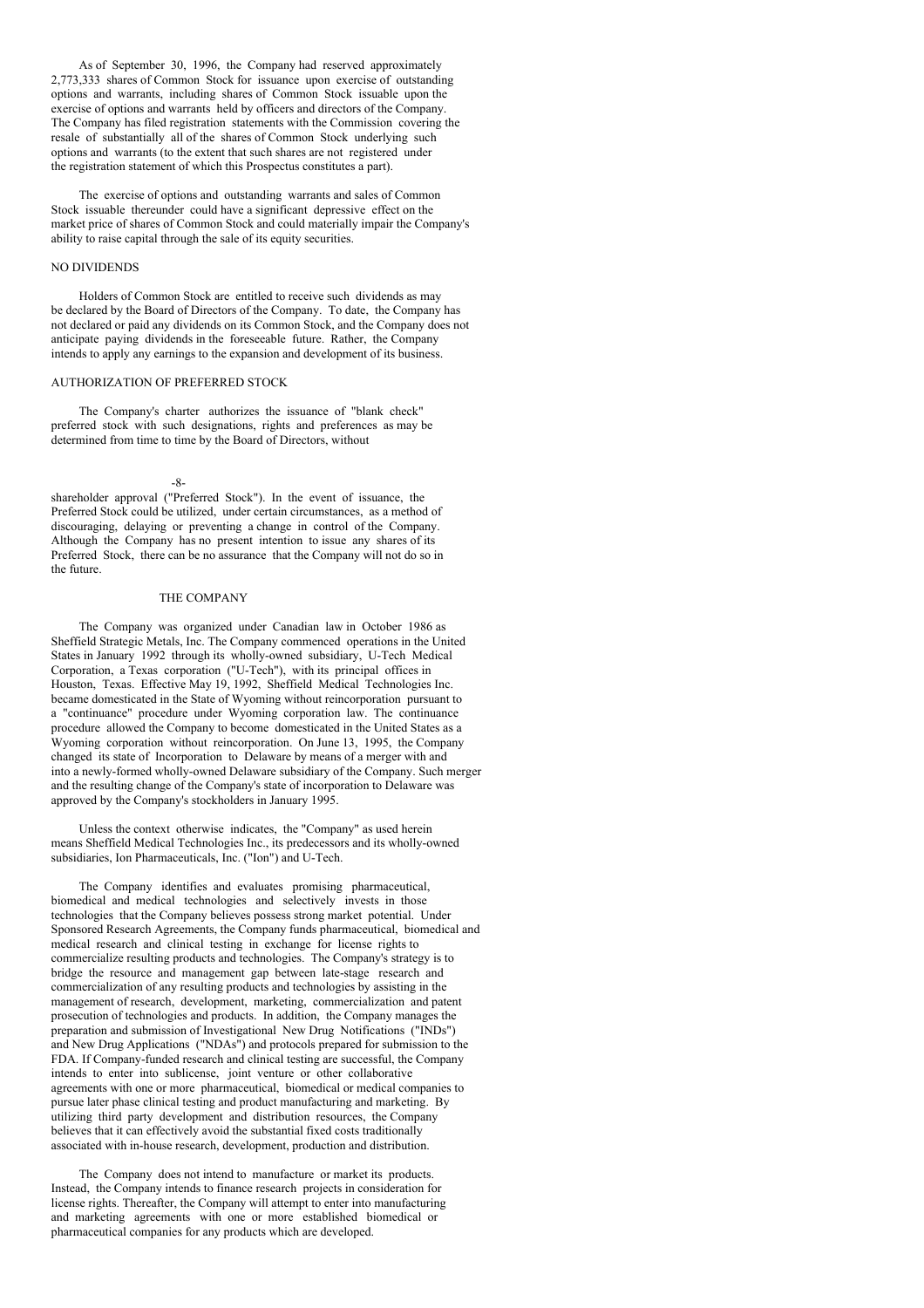As of the date of this Prospectus, the Company has acquired certain development and marketing rights in the following projects:

-9-

RBC-CD4 ELECTROINSERTION TECHNOLOGY. The Company is the worldwide licensee of certain technology (the "RBC-CD4 Electroinsertion Technology") relating to the electroinsertion of full-length CD4 protein into the red blood cell membrane ("RBC-CD4") for use as a therapeutic agent in the treatment of HIV. The electroinsertion process inserts CD4, the protein that serves as the binding site of the HIV virus, into a red blood cell. This altered cell complex acts as a decoy and is designed to cleanse the blood of infection by binding to and removing the HIV virus from circulation before it can infect other cells in the human immune system. The related research is being conducted by a team of scientific and medical investigators affiliated with the Center for Blood Research Laboratories, Inc. ("CBRL"), a wholly owned subsidiary of The Center for Blood Research, Inc., an affiliate of Harvard Medical School ("Harvard") and The Johns Hopkins University Medical Center ("Johns Hopkins").

LIPOSOME-CD4 TECHNOLOGY. The Company is the worldwide licensee of certain technology (the "Liposome-CD4 Technology") relating to the incorporation of CD4 antigens into liposome bilayers and their use as a therapeutic agent in the treatment of HIV and AIDS. While RBC-CD4 Electroinsertion Technology is being developed by the Company to target HIV and HIV-infected cells in the blood, Liposome-CD4 Technology is being developed by the Company to target infections in the human lymphatic system, a major reservoir for infection not reached by blood circulation. The related research is being conducted by a team of scientific and medical investigators affiliated with CBRL.

HIV/AIDS VACCINE. The Company holds an option to acquire a potential HIV/AIDS vaccine (the "HIV/AIDS Vaccine") developed by Professor Jean-Claude Chermann, one of the Pasteur Institute's original discoverers of HIV. The vaccine concept developed by Professor Chermann utilizes a cellular antigen that is incorporated into the HIV viral coating after the HIV virus has reproduced in a human cell. This cellular antigen does not appear to vary across the various strains of the virus and may provide a stable target to develop antibodies that can prevent infection. The Company believes this approach may also protect against both blood-borne and sexual transmission of HIV. The Company's goal is to develop an oral formulation that would make the vaccine potentially less costly and easier to distribute to a broad population. The related research is being conducted by a team of scientific and medical investigators affiliated with the French National Institute of Health and Medical Research ("INSERM").

UGIF TECHNOLOGY. The Company holds an exclusive worldwide license for a growth regulator, which could serve as a potential prostate cancer therapy. The related technology (the "UGIF Technology") focuses on a urogenital sinus derived growth inhibitory factor that may inhibit the growth of transformed cells and tumors in the human prostate. In addition to treatment of prostate cancer, there may be a potential use of the UGIF Technology or its analogues in the treatment of other diseases or conditions dealing with abnormalities of the genitourinary system. The related research is being conducted by scientific and medical investigators affiliated with Baylor College of Medicine in Houston, Texas.

ANTI-PROLIFERATIVE TECHNOLOGY. The Company, through its wholly-owned subsidiary, Ion, is the worldwide licensee of certain proprietary compounds (the "Trifens") for anti-proliferative and anti-growth use and holds options to acquire exclusive worldwide licenses to the uses of certain Trifens in treating sickle cell anemia and gastrointestinal

#### -10-

disorders. The Trifens have demonstrated promise in therapeutic applications for treating a number of conditions characterized by abnormal cell proliferation. The related research is being conducted by a team of scientific and medical investigators affiliated with Harvard and Children's Hospital of Boston, Massachusetts.

The Shares offered for resale hereby were or will be purchased by the Selling Stockholders upon exercise of options granted to them and will be sold for the account of the Selling Stockholders.

#### USE OF PROCEEDS

The Company will receive the exercise price of the options when exercised by the holders thereof. Such proceeds will be used for working capital purposes by the Company. The Company will not receive any of the proceeds from the reoffer and resale of the Shares by the Selling Stockholders.

# SELLING STOCKHOLDERS

This Prospectus relates to the reoffer and resale of Shares issued or that may be issued to the Selling Stockholders under the Plans.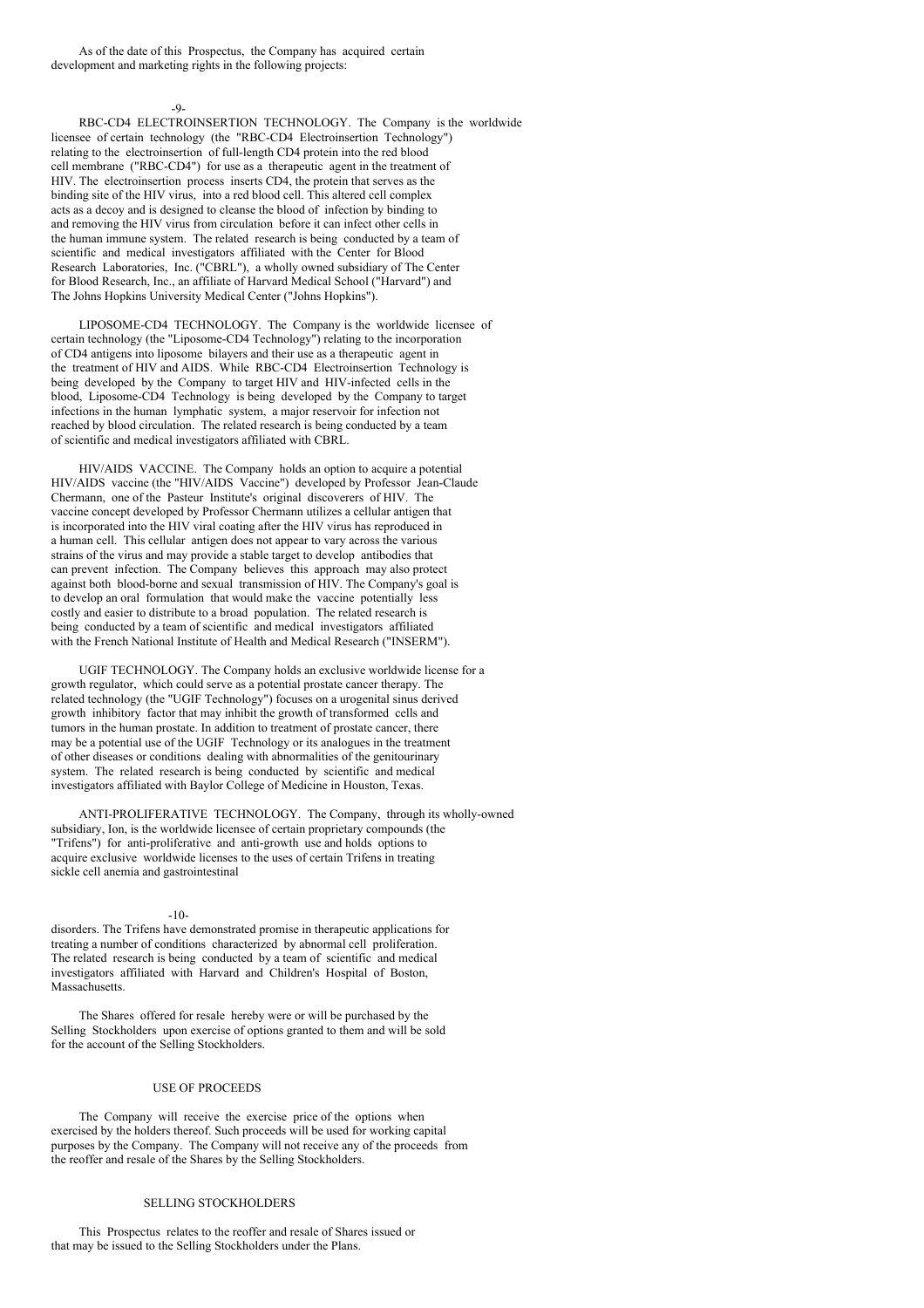The following table sets forth (i) the number of shares of Common Stock owned by each Selling Stockholder at September 30, 1996, (ii) the number of Shares to be offered for resale by each Selling Stockholder and (iii) the number and percentage of shares of Common Stock to be held by each Selling Shareholder after completion of the offering.

|                           | Number of shares |                               |                             |  |  |  |  |  |
|---------------------------|------------------|-------------------------------|-----------------------------|--|--|--|--|--|
|                           | Number of        | of Common Stock/              |                             |  |  |  |  |  |
|                           | shares of        | Percentage of                 |                             |  |  |  |  |  |
|                           | Common Stock     |                               | Number of Class to be Owned |  |  |  |  |  |
|                           | Owned at         | Shares to be After Completion |                             |  |  |  |  |  |
|                           | September 30,    | Offered for                   | of the                      |  |  |  |  |  |
| Name                      | 1996(1)          | Resale                        | Offering(1)                 |  |  |  |  |  |
|                           |                  |                               |                             |  |  |  |  |  |
| Dr. Michael Zeldin(2)     | 0                | 32,502(3)                     | 0/0                         |  |  |  |  |  |
| Anthony B. Alphin, Jr.(4) | 60,000(5)        | 15,000(6)                     | $45,000$ /*                 |  |  |  |  |  |
| Dr. Stephen Sohn(7)       | 271,000(8)       | 15,000(3)                     | 256,000/2.1%                |  |  |  |  |  |
| Thomas Fitzgerald(9)      | 0                | 150,000(3)                    | 0/0                         |  |  |  |  |  |
| Bernard Laurent(10)       | 117,597(11)      | 110,000(6)                    | $7,597/*$                   |  |  |  |  |  |

- --------------------------- \* Less than 1%.

- (1) Calculations assume that all options and warrants held by directors and executive officers and exercisable within 60 days after September 30, 1996 have been exercised.
- (2) Dr. Zeldin has served as a director of the Company since May 1996 and has served as an officer of the Company since March 1996.
- (3) Represents shares of Common Stock issuable upon exercise of options that are not presently exercisable and are not exercisable within 60 days of September 30, 1996.
- (4) Mr. Alphin has served as a director of the Company since 1993.

#### -11-

- (5) Includes 50,000 shares of Common Stock issuable upon exercise of presently exercisable options or options exercisable within 60 days of September 30, 1996.
- (6) Pursuant to the terms of the Company's 1996 Directors Stock Option Plan, non-employee directors of the Company receive an annual grant on January 1 of each year of an option to purchase 15,000 shares of Common Stock. In the event that the listed individual remains a non-employee director of the Company, such individual shall receive such additional grants and the shares of Common Stock issuable upon the exercise of such additional options may be offered through this Prospectus.

(7) Dr. Sohn has served as a director of the Company since 1995.

- Represents (i) 50,000 shares of Common Stock subject to options exercisable within 60 days of September 30, 1996, (ii) 191,000 shares of Common Stock subject to a warrant issued to SMT Investment Partnership, a Massachusetts limited partnership ("SMT") and (iii) 30,000 shares of Common Stock subject to a warrant issued to The Fort Hill Group, Inc. ("Fort Hill"). Dr. Sohn is a general partner of SMT and a former officer of Fort Hill. Dr. Sohn disclaims beneficial ownership of (a) any shares of Common Stock that SMT has the right to acquire and (b) any share that Fort Hill has the right to acquire (other than 10,000 shares issuable upon exercise of the above-mentioned warrant issued to Fort Hill that Dr. Sohn has the right to receive upon issuance).
- (9) Mr. Fitzgerald has served as Chief Operating Officer of the Company since June 1996.
- (10) Mr. Laurent has served as a director of the Company since 1995.
- (11) Includes (i) 25,000 shares of Common Stock owned by Global Equities and (ii) 12,500 shares of Common Stock subject to warrants exercisable within 60 days of September 30, 1996 held by Global Equities. Mr. Laurent is a director of Global Equities. Mr. Laurent disclaims beneficial ownership of any shares of Common Stock held by Global Equities or that it has the right to acquire.

#### PLAN OF DISTRIBUTION

It is anticipated that resale of Shares will be effected from time to time by the Selling Stockholders in one or more transactions on the AMEX, in negotiated transactions or otherwise at market prices prevailing at the time of the sale or at prices otherwise negotiated. The Selling Stockholders have advised the Company that they are not parties to any agreement, arrangement or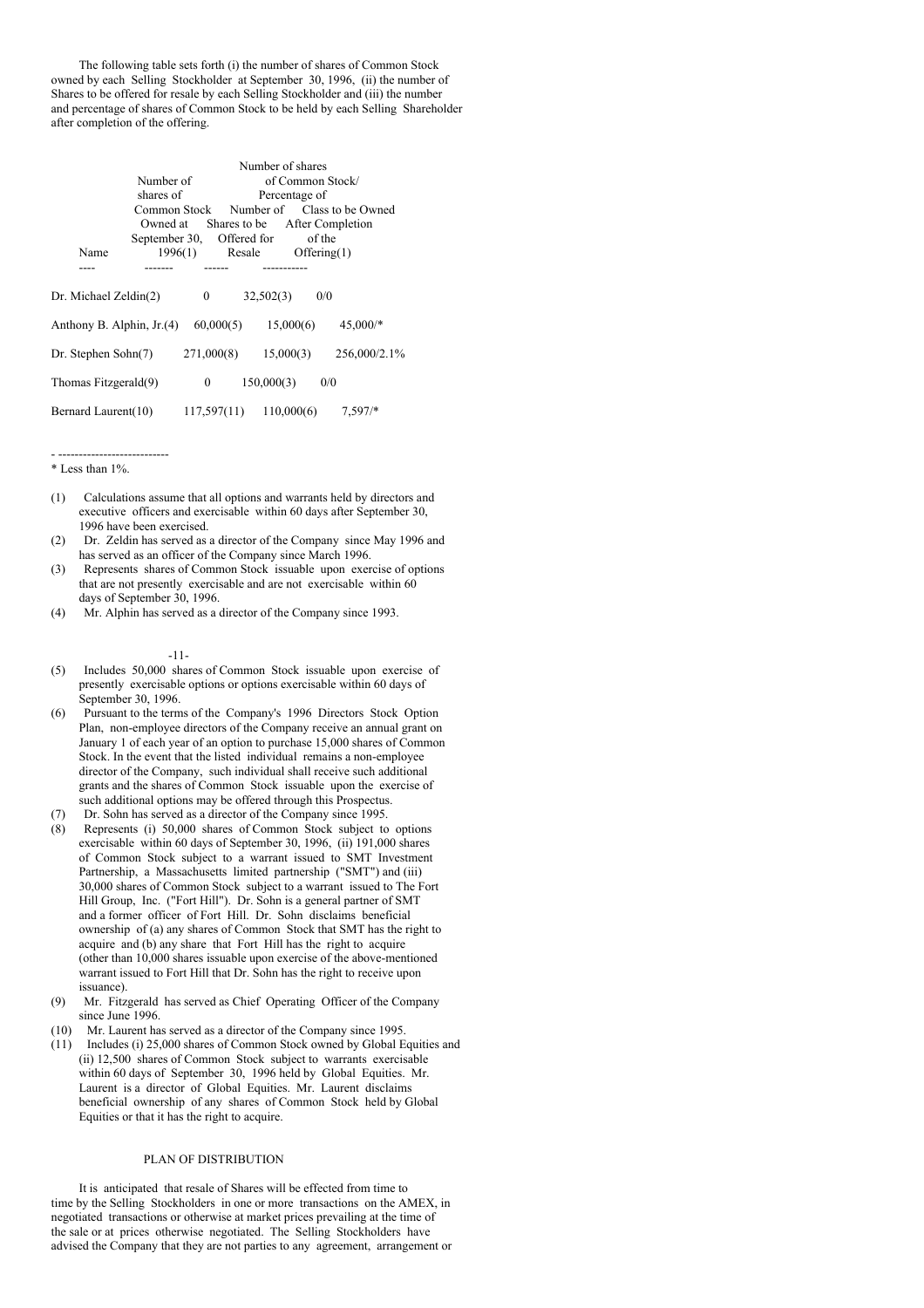#### LEGAL MATTERS

Certain legal matters in connection with the issuance of the Shares offered hereby have been passed upon for the Company by Olshan Grundman Frome & Rosenzweig LLP, New York, New York 10022.

### EXPERTS

The consolidated financial statements of Sheffield Medical Technologies Inc. and subsidiary (a development stage enterprise) appearing in Sheffield Medical Technologies Inc.'s Annual Report (Form 10-KSB) for the years ended December 31, 1995 and 1994, have been audited by Ernst & Young LLP, independent auditors, as set forth in their report thereon (which contains an explanatory paragraph with respect to conditions that raise substantial doubt about the Company's ability to continue as a going concern as further described in Note 9 to the consolidated financial statements) included therein and incorporated herein by reference. Such consolidated financial statements are, and audited financial statements to be included in subsequently filed documents will be, incorporated herein in reliance upon the reports of Ernst & Young LLP pertaining to such financial statements (to the extent covered by consents filed with the Securities and Exchange Commission) given upon the authority of such firm as experts in accounting and auditing.

#### -12-

The consolidated financial statements of Sheffield Medical Technologies Inc. and subsidiary (a development stage enterprise) as of December 31, 1993 and for the period from October 17, 1986 (inception) to December 31, 1993 and the years ended December 31, 1992 and 1993 have been incorporated by reference herein and in the registration statement of which this Prospectus constitutes a part in reliance upon the report of KPMG Peat Marwick LLP, independent certified public accountants, incorporated by reference herein, and upon the authority of said firm as experts in accounting and auditing.

The report of KPMG Peat Marwick LLP covering the December 31, 1993 consolidated financial statements contains an explanatory paragraph that states that the Company's recurring losses and net deficit position raise substantial doubt about its ability to continue as a going concern. The consolidated financial statements do not include any adjustments that might result from the outcome of that uncertainty.

#### ADDITIONAL INFORMATION

The Company has filed with the Commission a Registration Statement on Form S-8 under the Securities Act (the "Registration Statement") with respect to the Shares offered hereby. For further information with respect to the Company and the securities offered hereby, reference is made to the Registration Statement. Statements contained in this Prospectus as to the contents of any contract or other document are not necessarily complete, and in each instance, reference is made to the copy of such contract or document filed as an exhibit to the Registration Statement, each such statement being qualified in all respects by such reference.

#### -13- PART II

### INFORMATION REQUIRED IN THE REGISTRATION STATEMENT

# ITEM 3. INCORPORATION OF CERTAIN DOCUMENTS BY REFERENCE

The following documents filed with the Securities and Exchange Commission (the "Commission") are incorporated herein by reference and made a part hereof:

(a) Annual Report on Form 10-KSB for the fiscal year ended December 31, 1995;

(b) Quarterly Report on Form 10-QSB for the fiscal quarter ended June 30, 1996.

(c) The description of the Registrant's Common Stock, par value \$0.01 per share, and other matters set forth in the Registrant's Registration Statement on Form 8-B filed on July 7, 1995 and any amendment or report filed for the purpose of updating such description.

All reports and other documents subsequently filed by the Registrant pursuant to Sections 13, 14 and 15(d) of the Securities Exchange Act of 1934, as amended, prior to the filing of a post-effective amendment which indicates that all securities offered hereby have been sold or which deregisters all securities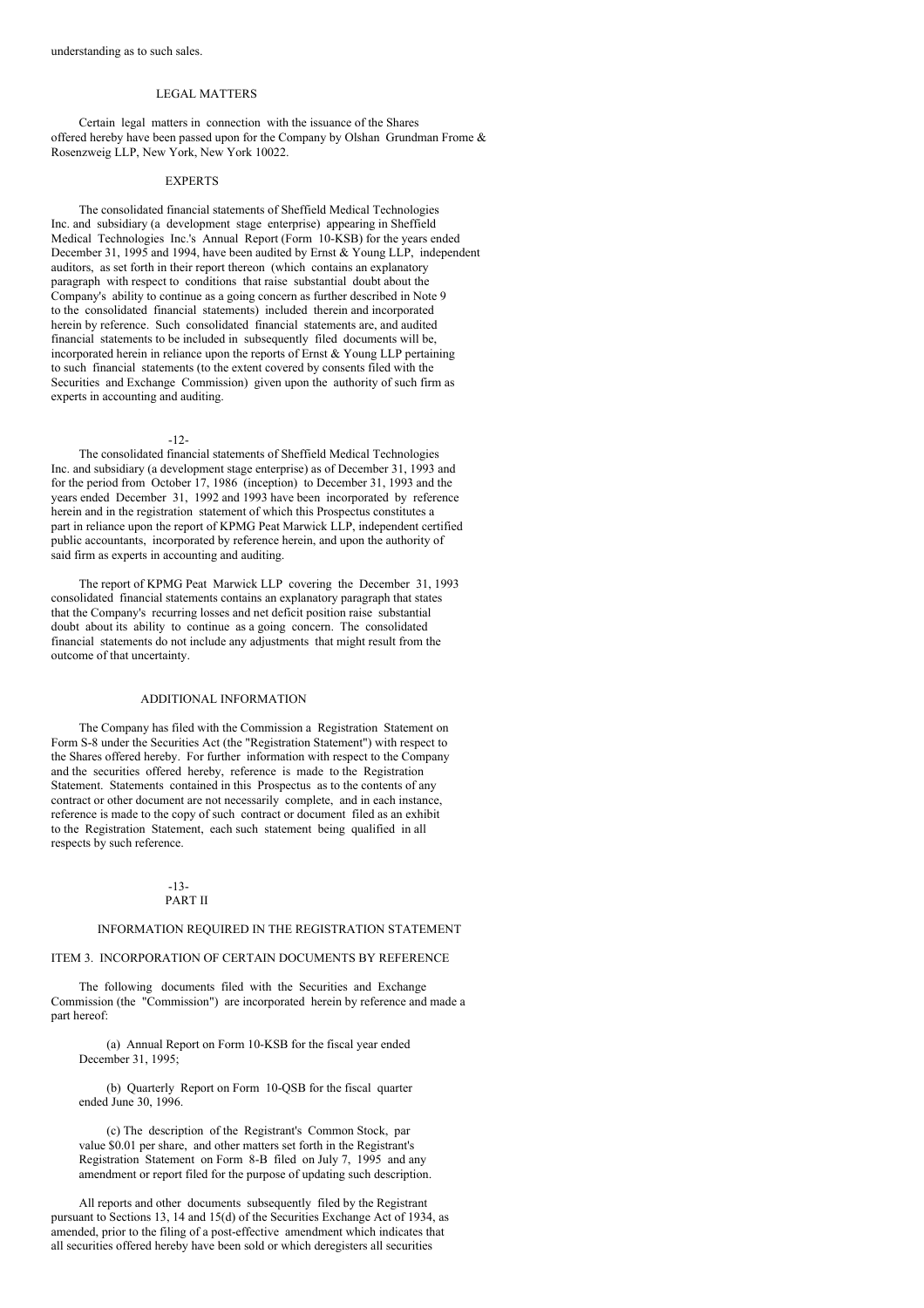remaining unsold, shall be deemed to be incorporated by reference herein and to be a part hereof from the date of the filing of such reports and documents.

### ITEM 4. DESCRIPTION OF SECURITIES

Not applicable.

### ITEM 5. INTEREST OF NAMED EXPERTS AND COUNSEL

Certain legal matters in connection with the issuance of the shares of Common Stock offered hereby have been passed upon for the Registrant by Messrs. Olshan Grundman Frome & Rosenzweig LLP, 505 Park Avenue, New York, New York 10022.

# ITEM 6. INDEMNIFICATION OF OFFICERS AND DIRECTORS

Except as hereinafter set forth, there is no statute, charter provision, by-law, contract or other arrangement under which any controlling person, director or officer of the Registrant is insured or indemnified in any manner against liability which he may incur in his capacity as such.

Article TENTH of the Registrant's Certificate of Incorporation provides as follows:

The Corporation shall, to the fullest extent permitted by Section 145 of the General Corporation Law of the State of Delaware, as the same may be amended and supplemented, indemnify any and all persons whom it shall have power to indemnify under said section from and against any and all of the expenses, liabilities or other matters referred to in or covered by said section, and the indemnification provided for herein shall not be deemed exclusive of any other rights to which those indemnified may

II-1

be entitled under any By-Law, agreement, vote of stockholders or disinterested directors or otherwise, both as to action in his official capacity and as to action in another capacity while holding such office, and shall continue as to a person who has ceased to be a director, officer, employee or agent and shall inure to the benefit of the heirs, executors and administrators of such a person.

# Section 5.1 of the By-laws of the Registrant's provides as follows:

(a) The Corporation shall indemnify, subject to the requirements of subsection (d) of this Section, any person who was or is a party or is threatened to be made a party to any threatened, pending or completed action, suit or proceeding, whether civil, criminal, administrative or investigative (other than an action by or in the right of the Corporation), by reason of the fact that he is or was a director, officer, employee or agent of the Corporation, or is or was serving at the request of the Corporation as a director, officer, employee or agent of another corporation, partnership, joint venture, trust or other enterprise, against expenses (including attorneys' fees), judgments, fines and amounts paid in settlement actually and reasonably incurred by him in connection with such action, suit or proceeding if he acted in good faith and in a manner he reasonably believed to be in or not opposed to the best interests of the Corporation and, with respect to any criminal action or proceeding, had no reasonable cause to believe his conduct was unlawful. The termination of any action, suit or proceeding by judgment, order, settlement, conviction or upon a plea of nolo contendere or its equivalent, shall not, of itself, create a presumption that the person did not act in good faith and in a manner which he reasonably believed to be in or not opposed to the best interests of the Corporation and, with respect to any criminal action or proceeding, had reasonable cause to believe that his conduct was unlawful.

(b) The Corporation shall indemnify, subject to the requirements of subsection (d) of this Section, any person who was or is a party or is threatened to be made a party to any threatened, pending or completed action or suit by or in the right of the Corporation to procure a judgment in its favor by reason of the fact that he is or was a director, officer, employee or agent of the Corporation or is or was serving at the request of the Corporation as a director, officer, employee or agent of another corporation, partnership, joint venture, trust or other enterprise, against expenses (including attorneys' fees) actually and reasonably incurred by him in connection with the defense or settlement of such action or suit if he acted in good faith and in a manner he reasonably believed to be in or not opposed to the best interests of the Corporation and except that no indemnification shall be made in respect of any claim, issue or matter as to which such person shall have been adjudged to be liable to the Corporation unless and only to the extent that the Court of Chancery of the State of Delaware or the court in which such action or suit was brought shall determine upon application that, despite the adjudication of liability but in view of all the circumstances of the case, such person is fairly and reasonably entitled to indemnity for such expenses which the Court of Chancery of the State of Delaware or such other court shall deem proper.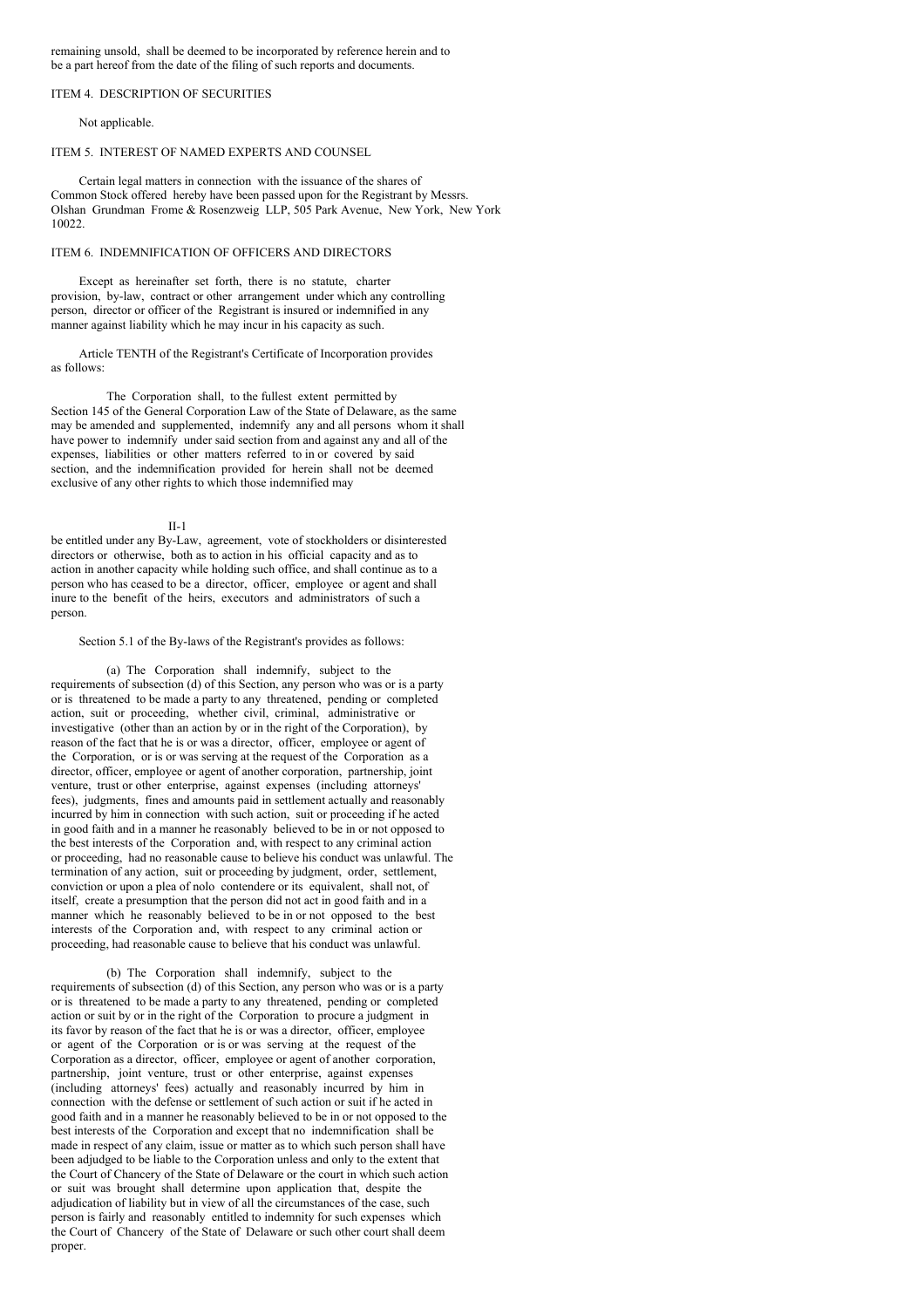(c) To the extent that a director, officer, employee or agent of the Corporation, or a person serving in any other enterprise at the request of the Corporation, has been successful on the merits or otherwise in defense of any action, suit or proceeding referred to in subsection (a) and (b) of this Section, or in defense of any claim, issue or matter therein, the Corporation shall indemnify him against expenses

## II-2

(including attorneys' fees) actually and reasonably incurred by him in connection therewith.

(d) Any indemnification under subsections (a) and (b) of this Section (unless ordered by a court) shall be made by the Corporation only as authorized in the specific case upon a determination that indemnification of the director, officer, employee or agent is proper in the circumstances because he has met the applicable standard of conduct set forth in subsections (a) and (b) of this Section. Such determination shall be made (1) by the Board of Directors by a majority vote of a quorum consisting of directors who were not parties to such action, suit or proceeding, or (2) if such a quorum is not obtainable, or, even if obtainable a quorum of disinterested directors, or (3) by independent legal counsel in a written opinion, or (4) by the stockholders.

(e) Expenses incurred by a director, officer, employee or agent in defending a civil or criminal action, suit or proceeding may be paid by the Corporation in advance of the final disposition of such action, suit or proceeding as authorized by the Board of Directors upon receipt of an undertaking by or on behalf of the director, officer, employee or agent to repay such amount if it shall ultimately be determined that he is not entitled to be indemnified by the Corporation as authorized in this Section.

(f) The indemnification and advancement of expenses provided by or granted pursuant to, the other subsections of this Section shall not limit the Corporation from providing any other indemnification or advancement of expenses permitted by law nor shall it be deemed exclusive of any other rights to which those seeking indemnification may be entitled under any by-law, agreement, vote of stockholders or disinterested directors or otherwise, both as to action in his official capacity and as to action in another capacity while holding such office.

(g) The Corporation may purchase and maintain insurance on behalf of any person who is or was a director, officer, employee or agent of the Corporation, or who is or was serving at the request of the Corporation as a director, officer, employee or agent of another corporation, partnership, joint venture, trust or other enterprise against any liability asserted against him and incurred by him in any such capacity, or arising out of his status as such, whether or not the Corporation would have the power to indemnify him against such liability under the provisions of this Section.

(h) The indemnification and advancement of expenses provided by, or granted pursuant to this section shall, unless otherwise provided when authorized or ratified, continue as to a person who has ceased to be a director, officer, employee or agent and shall inure to the benefit of the heirs, executors and administrators of such a person.

(i) For the purposes of this Section, references to "the Corporation" shall include, in addition to the resulting corporation, any constituent corporation (including any constituent of a constituent) absorbed in a consolidation or merger which, if its separate existence had continued, would have had power and authority to indemnify its directors, officers, employees or agents, so that any person who is or was a director, officer, employee or agent of such constituent corporation, or is or was serving at the request of such constituent corporation as a director, officer, employee or agent of another corporation, partnership, joint venture, trust or other enterprise, shall stand in the same position under the provisions of this Section with

# II-3

respect to the resulting or surviving corporation as he would have with respect to such constituent corporation if its separate existence had continued.

(j) This Section 5.1 shall be construed to give the Corporation the broadest power permissible by the Delaware General Corporation Law, as it now stands and as heretofore amended.

Section 145 of the General Corporation Law of the State of Delaware provides as follows:

(a) A corporation may indemnify any person who was or is a party or is threatened to be made a party to any threatened, pending or completed action, suit or proceeding, whether civil, criminal, administrative or investigative (other than an action by or in the right of the corporation) by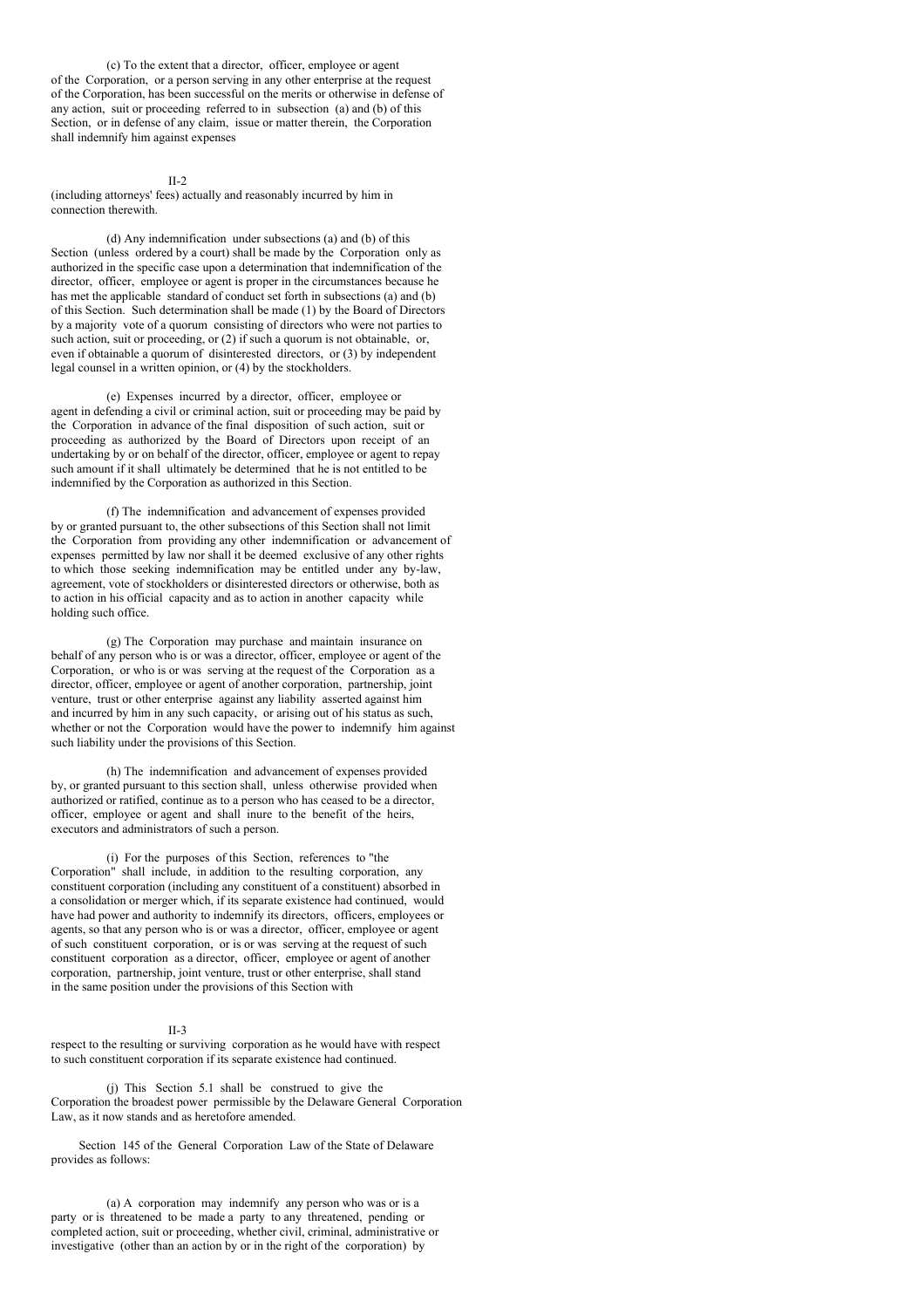reason of the fact that he is or was a director, officer, employee or agent of the corporation, or is or was serving at the request of the corporation as a director, officer, employee or agent of another corporation, partnership, joint venture, trust or other enterprise, against expenses (including attorneys' fees), judgments, fines and amounts paid in settlement actually and reasonably incurred by him in connection with such action, suit or proceeding if he acted in good faith and in a manner he reasonably believed to be in or not opposed to the best interests of the corporation, and, with respect to any criminal action or proceeding, had no reasonable cause to believe his conduct was unlawful. The termination of any action, suit or proceeding by judgment, order, settlement, conviction, or upon a plea of nolo contendere or its equivalent, shall not, of itself, create a presumption that the person did not act in good faith and in a manner which he reasonably believed to be in or not opposed to the best interests of the corporation, and, with respect to any criminal action or proceeding, had reasonable cause to believe that his conduct was unlawful.

(b) A corporation may indemnify any person who was or is a party or is threatened to be made a party to any threatened, pending or completed action or suit by or in the right of the corporation to procure a judgment in its favor by reason of the fact that he is or was a director, officer, employee or agent of the corporation, or is or was serving at the request of the corporation as a director, officer, employee or agent of another corporation, partnership, joint venture, trust or other enterprise against expenses (including attorneys' fees) actually and reasonably incurred by him in connection with the defense or settlement of such action or suit if he acted in good faith and in a manner he reasonably believed to be in or not opposed to the best interests of the corporation and except that no indemnification shall be made in respect of any claim, issue or matter as to which such person shall have been adjudged to be liable to the corporation unless and only to the extent that the Court of Chancery or the court in which such action or suit was brought shall determine upon application that, despite the adjudication of liability but in view of all the circumstances of the case, such person is fairly and reasonably entitled to indemnity for such expenses which the Court of Chancery or such other court shall deem proper.

(c) To the extent that a director, officer, employee or agent of a corporation has been successful on the merits or otherwise in defense of any action, suit or proceeding referred to in subsections (a) and (b) of this section, or in defense of any claim, issue or matter

#### II-4

therein, he shall be indemnified against expenses (including attorneys' fees) actually and reasonably incurred by him in connection therewith.

(d) Any indemnification under subsections (a) and (b) of this section (unless ordered by a court) shall be made by the corporation only as authorized in the specific case upon a determination that indemnification of the director, officer, employee or agent is proper in the circumstances because he has met the applicable standard of conduct set forth in subsections (a) and (b) of this section. Such determination shall be made (1) by the board of directors by a majority vote of a quorum consisting of directors who were not parties to such action, suit or proceeding, or (2) if such a quorum is not obtainable, or, even if obtainable a quorum of disinterested directors so directs, by independent legal counsel in a written opinion, or (3) by the stockholders.

(e) Expenses (including attorneys' fees) incurred by an officer or director in defending any civil criminal administrative or investigative action, suit or proceeding may be paid by the corporation in advance of the final disposition of such action, suit or proceeding upon receipt of an undertaking by or on behalf of such director or officer to repay such amount if it shall ultimately be determined that he is not entitled to be indemnified by the corporation as authorized in this section. Such expenses (including attorneys' fees) incurred by other employees and agents may be so paid upon such terms and conditions, if any, as the board of directors deems appropriate.

(f) The indemnification and advancement of expenses provided by, or granted pursuant to, the other subsections of this section shall not be deemed exclusive of any other rights to which those seeking indemnification or advancement of expenses may be entitled under any bylaw, agreement, vote of stockholders or disinterested directors or otherwise, both as to action in his official capacity and as to action in another capacity while holding such office.

(g) A corporation shall have power to purchase and maintain insurance on behalf of any person who is or was a director, officer, employee or agent of the corporation, or is or was serving at the request of the corporation as a director. officer, employee or agent of another corporation, partnership, joint venture, trust or other enterprise against any liability asserted against him and incurred by him in any such capacity, or arising out of his status as such, whether or not the corporation would have the power to indemnify him against such liability under this section.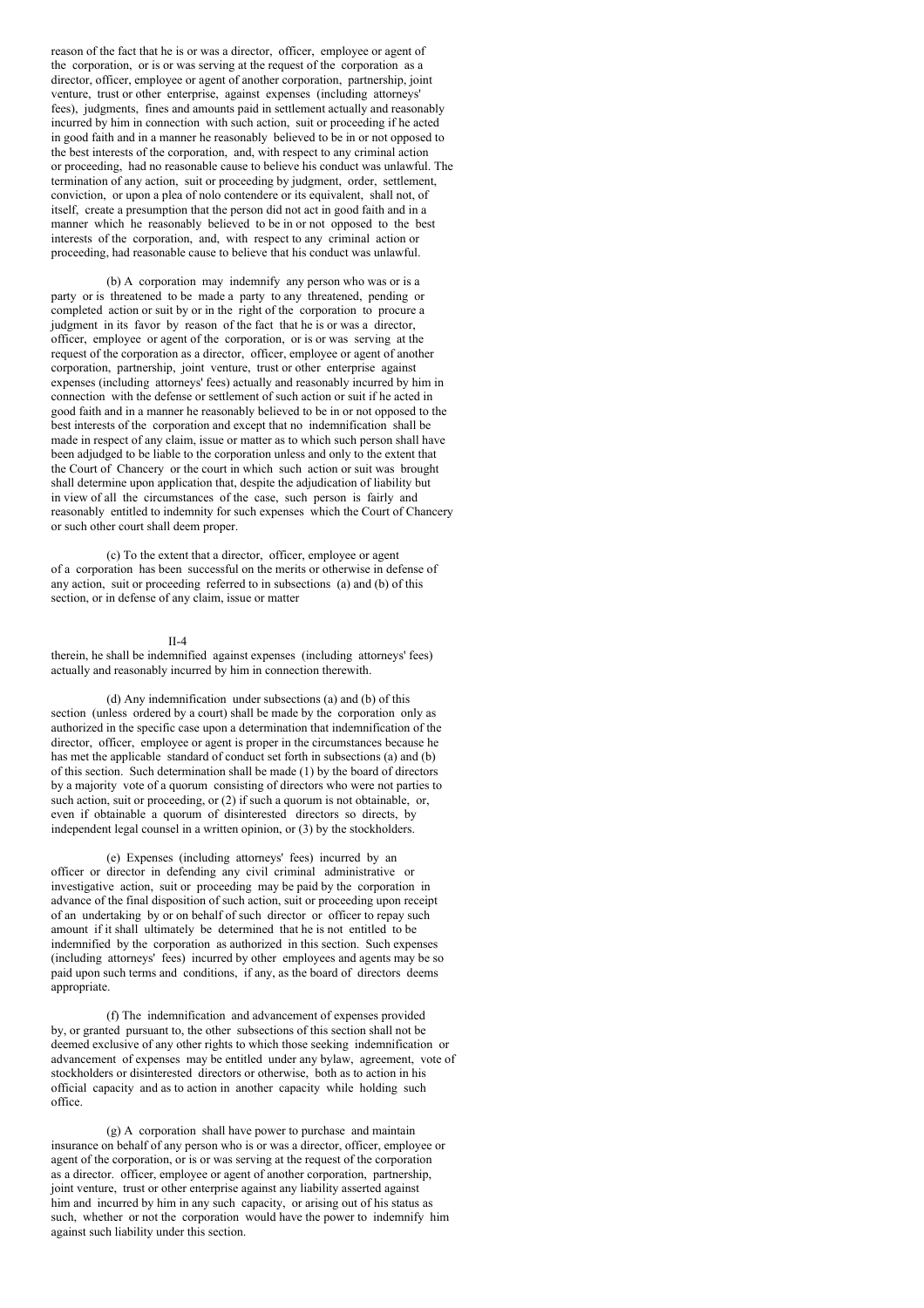(h) For purposes of this section, references to "the corporation" shall include, in addition to the resulting corporation, any constituent corporation (including any constituent of a constituent) absorbed in a consolidation or merger which, if its separate existence had continued, would have had power and authority to indemnify its directors, officers, and employees or agents, so that any person who is or was a director, officer, employee or agent of such constituent corporation, or is or was serving at the request of such constituent corporation as a director, officer, employee or agent of another corporation, partnership, joint venture, trust or other enterprise, shall stand in the same position under this section with respect to the resulting or surviving corporation as he would have with respect to such constituent corporation if its separate existence had continued.

#### II-5

(i) For purposes of this section, references to "other enterprises" shall include employee benefit plans; references to "fines" shall include any excise taxes assessed on a person with respect to any employee benefit plan; and references to "serving at the request of the corporation" shall include any service as a director, officer, employee or agent of the corporation which imposes duties on, or involves services by, such director, officer, employee, or agent with respect to an employee benefit plan, its participants or beneficiaries; and a person who acted in good faith and in a manner he reasonably believed to be in the interest of the participants and beneficiaries of an employee benefit plan shall be deemed to have acted in a manner "not opposed to the best interests of the corporation" as referred to in this section.

(j) The indemnification and advancement of expenses provided by, or granted pursuant to, this section shall, unless otherwise provided when authorized or ratified, continue as to a person who has ceased to be a director, officer, employee or agent and shall inure to the benefit of the heirs, executors and administrators of such a person.

The Registrant has purchased a Directors and Officers Liability Insurance policy for coverage of up to \$2,000,000 effective May 3, 1995 to May 3, 1997.

# ITEM 7. EXEMPTION FROM REGISTRATION CLAIMED

### Not applicable.

### II-6 ITEM 8. EXHIBITS  $<$ TABLE> <CAPTION> No. Description Reference  $\langle S \rangle$   $\langle C \rangle$   $\langle C \rangle$ 4.1 Form of Common Stock Certificate (1)<br>4.3 1993 Stock Option Plan (1) 4.3 1993 Stock Option Plan 4.4 1993 Restricted Stock Plan (1) 5 Opinion of Olshan Grundman Frome & Rosenzweig LLP (2) with respect to the securities registered hereunder 23.1 Consent of KPMG Peat Marwick LLP relating to the (2) use of Financial Statements 23.2 Consent of Ernst & Young LLP relating to use of (2) Financial Statements 23.3 Consent of Olshan Grundman Frome & Rosenzweig LLP (included in its opinion filed as Exhibit 5)

24 Powers of Attorney (included on the signature (2) page to this Registration Statement)

 $\leq$ TABLE>

- ------------------

# ITEM 9. UNDERTAKINGS.

- A. The undersigned registrant hereby undertakes:
	- (1) To file, during any period in which offers or sales are being made, a post-effective amendment to this Registration Statement:
		- (i) To include any prospectus required by Section  $10(a)(3)$  of the Securities Act of

<sup>(1)</sup> Incorporated by reference to the Registrant's Annual Report on Form 10-KSB for the year ended December 31, 1995 filed with the Securities and Exchange Commission.

<sup>(2)</sup> Filed herewith.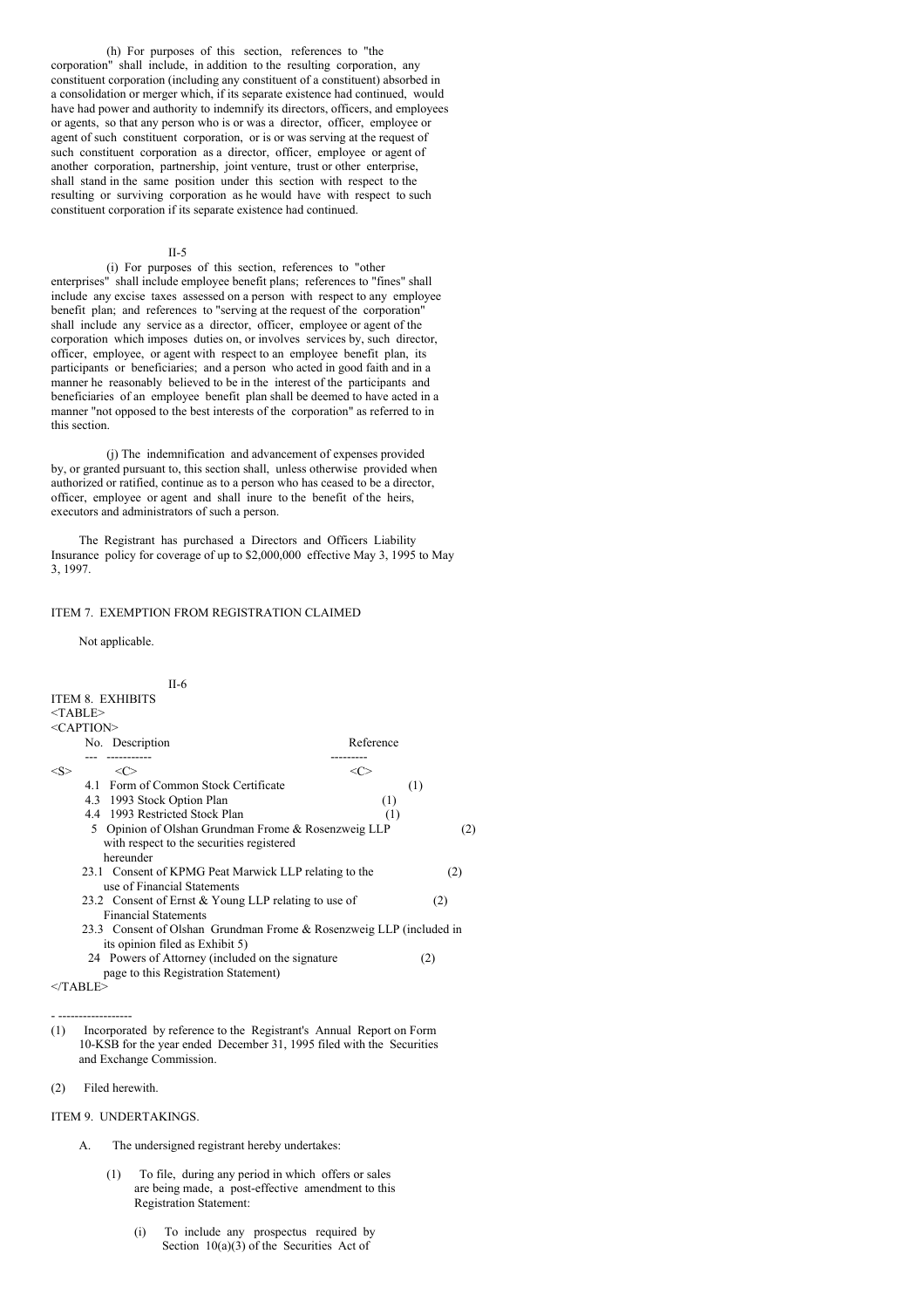1933;

- (ii) To reflect in the prospectus any facts or events arising after the effective date of the Registration Statement (or the most recent post-effective amendment thereof) which, individually or in the aggregate, represent a fundamental change in the information set forth in the Registration Statement;
- (iii) To include any material information with respect to the plan of distribution not previously disclosed in the Registration Statement or any material change to such information in the Registration Statement. Notwithstanding the foregoing, an increase or decrease in volume of securities offered (if the total dollar value of securities offered would not exceed that which was registered) and any deviation from the low or high and of the estimated maximum offering range may be reflected in the form of prospectus filed with the Commission pursuant to Rule 424(b) if, in the aggregate, the changes in volume and price represent no more than 20 percent change in the maximum aggregate offering price set forth in the "Calculation of Registration Fee" table in the effective registration statement;

 $II-7$ 

provided, however, that paragraph (i) and (ii) above do not apply if the information required to be included in a post-effective amendment by those paragraphs is contained in a periodic report filed by the registrant pursuant to Section 13 or 15(d) of the Securities Exchange Act of 1934 that are incorporated by reference in the Registration Statement;

- (2) That, for the purposes of determining any liability under the Securities Act of 1933, each such post-effective amendment shall be deemed to be a new registration statement relating to the securities offered therein, and the offering of such securities at that time shall be deemed to be the initial BONA FIDE offering thereof; and
- (3) To remove from registration by means of a post-effective amendment any of the securities being registered that remain unsold at the termination of the offering.
- B. The undersigned registrant hereby undertakes that, for purposes of determining any liability under the Securities Act of 1933, each filing of the registrant's annual report pursuant to Section  $13(a)$  or  $15(d)$  of the Securities Exchange Act of 1934 (and, where applicable, each filing of an employee benefit plan's annual report pursuant to Section 15(d) of the Securities Exchange Act of 1934) that is incorporated by reference in this Registration Statement shall be deemed to be a new registration statement relating to the securities offered therein, and the offering of such securities at that time shall be deemed to be the initial BONA FIDE offering thereof.
- C. Insofar as indemnification for liabilities arising under the Securities Act of 1933 may be permitted to directors, officers and controlling persons of the registrant pursuant to the foregoing provisions, or otherwise, the registrant has been advised that in the opinion of the Securities and Exchange Commission such indemnification is against public policy as expressed in the Securities Act of 1933 and is, therefore, unenforceable. In the event that a claim for indemnification against such liabilities (other than the payment by the registrant of expenses incurred or paid by a director, officer or controlling person of the registrant in the successful defense of any action, suit or proceeding) is asserted by such director, officer or controlling person in connection with the securities being registered, the registrant will, unless in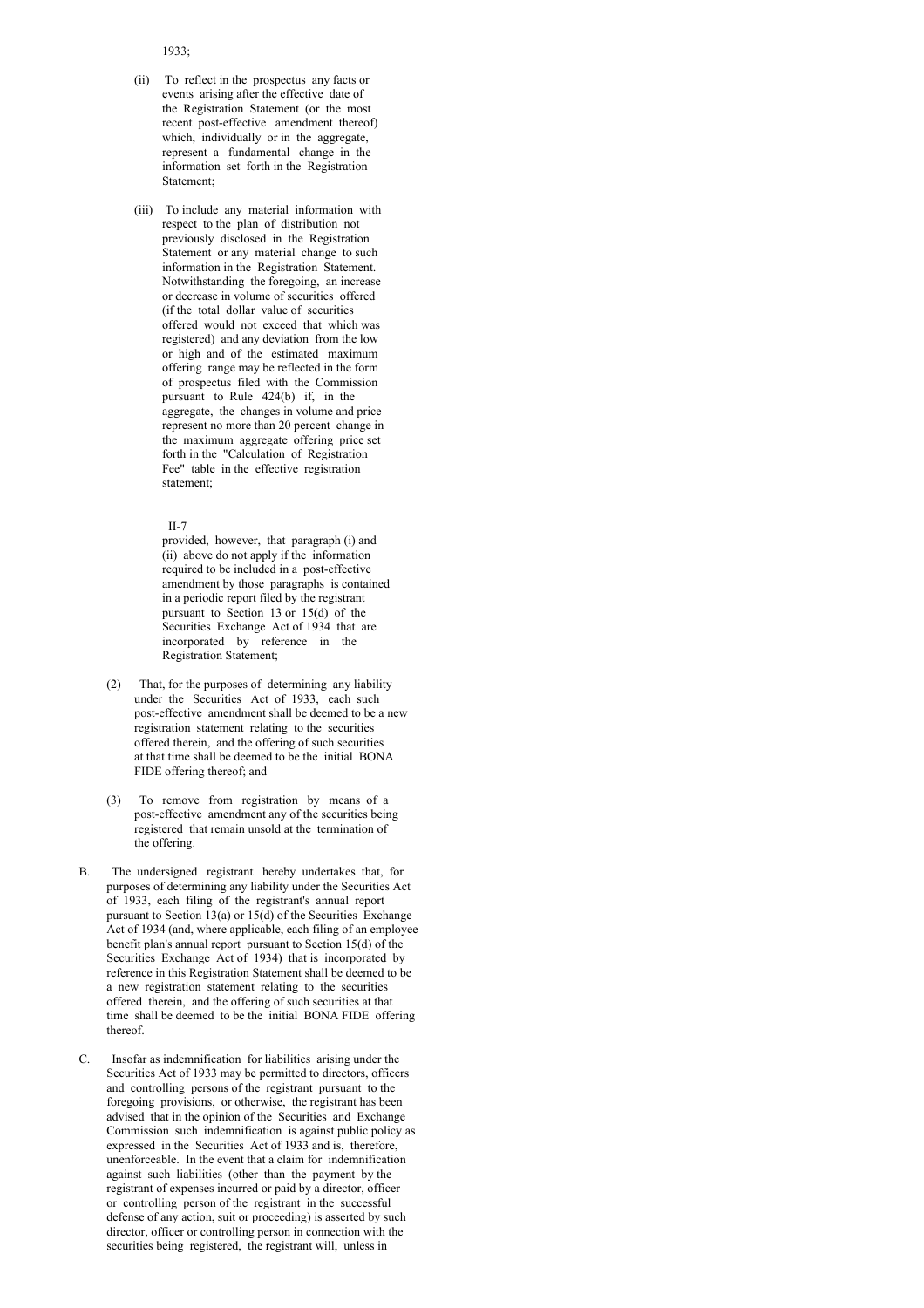the opinion of its counsel the matter has been settled by a controlling precedent, submit to a court of appropriate jurisdiction the question whether such indemnification by it is against public policy as expressed in the Securities Act of 1933 and will be governed by the final adjudication of such issue.

# II-8 SIGNATURES

Pursuant to the requirements of the Securities Act of 1933, the Registrant certifies that it has reasonable grounds to believe that it meets all of the requirements for filing on Form S-8 and has duly caused this Registration Statement to be signed on its behalf by the undersigned, thereunto duly authorized, in the City of New York, State of New York, on October 25, 1996.

# SHEFFIELD MEDICAL TECHNOLOGIES INC.

/S/ DOUGLAS R. EGER

----------------------------------- Douglas R. Eger, Chairman, President and Chief Executive Officer

# POWER OF ATTORNEY

KNOW ALL MEN BY THESE PRESENTS, that each person whose signature appears below constitutes and appoints Douglas R. Eger and George Lombardi his true and lawful attorney-in-fact, each acting alone, with full power of substitution and resubstitution for him and in his name, place and stead, in any and all capacities to sign any and all amendments including post-effective amendments to this Registration Statement, and to file the same, with all exhibits thereto, and other documents in connection therewith, with the Securities and Exchange Commission, hereby ratifying and confirming all that said attorneys-in-fact or their substitutes, each acting alone, may lawfully do or cause to be done by virtue thereof.

Pursuant to the requirements of the Securities Act of 1933, this Registration Statement has been signed by the following persons in the capacities and on the dates indicated.

### <TABLE> <CAPTION>

| <b>SIGNATURE</b>                                                                               | <b>TITLE</b>                                                                                  | <b>DATE</b>      |
|------------------------------------------------------------------------------------------------|-----------------------------------------------------------------------------------------------|------------------|
| ---------<br>$<\!\!S\!\!>$<br><<><br>/S/DOUGLAS R. EGER<br>----------------<br>Douglas R. Eger | $\langle C \rangle$<br>Director, Chairman,<br>President and Chief<br><b>Executive Officer</b> | October 25, 1996 |
| /S/ ANTHONY B. ALPHIN, JR.<br>                                                                 | Director                                                                                      | October 25, 1996 |
| Anthony B. Alphin, Jr.                                                                         |                                                                                               |                  |
| /S/ STEPHEN SOHN, M.D.                                                                         | Director                                                                                      | October 25, 1996 |
| Stephen Sohn, M.D.                                                                             |                                                                                               |                  |
| /S/ GEORGE LOMBARDI                                                                            | Chief Financial<br>Officer and Chief                                                          | October 25, 1996 |
| ----------------------------<br>George Lombardi<br>Officer                                     | Accounting                                                                                    |                  |
| /S/ BERNARD LAURENT                                                                            | Director                                                                                      | October 25, 1996 |
| -------------------------------------<br><b>Bernard Laurent</b>                                |                                                                                               |                  |
| /S/ MICHAEL ZELDIN                                                                             | Director and Chief                                                                            | October 25, 1996 |
| -----------------------------------<br>Michael Zeldin                                          | Scientific Officer                                                                            |                  |
| /S/THOMAS M. FITZGERALD                                                                        | Director and Chief                                                                            | October 25, 1996 |
| Thomas M. Fitzgerald                                                                           | Operating Officer                                                                             |                  |

 $<$ /TABLE>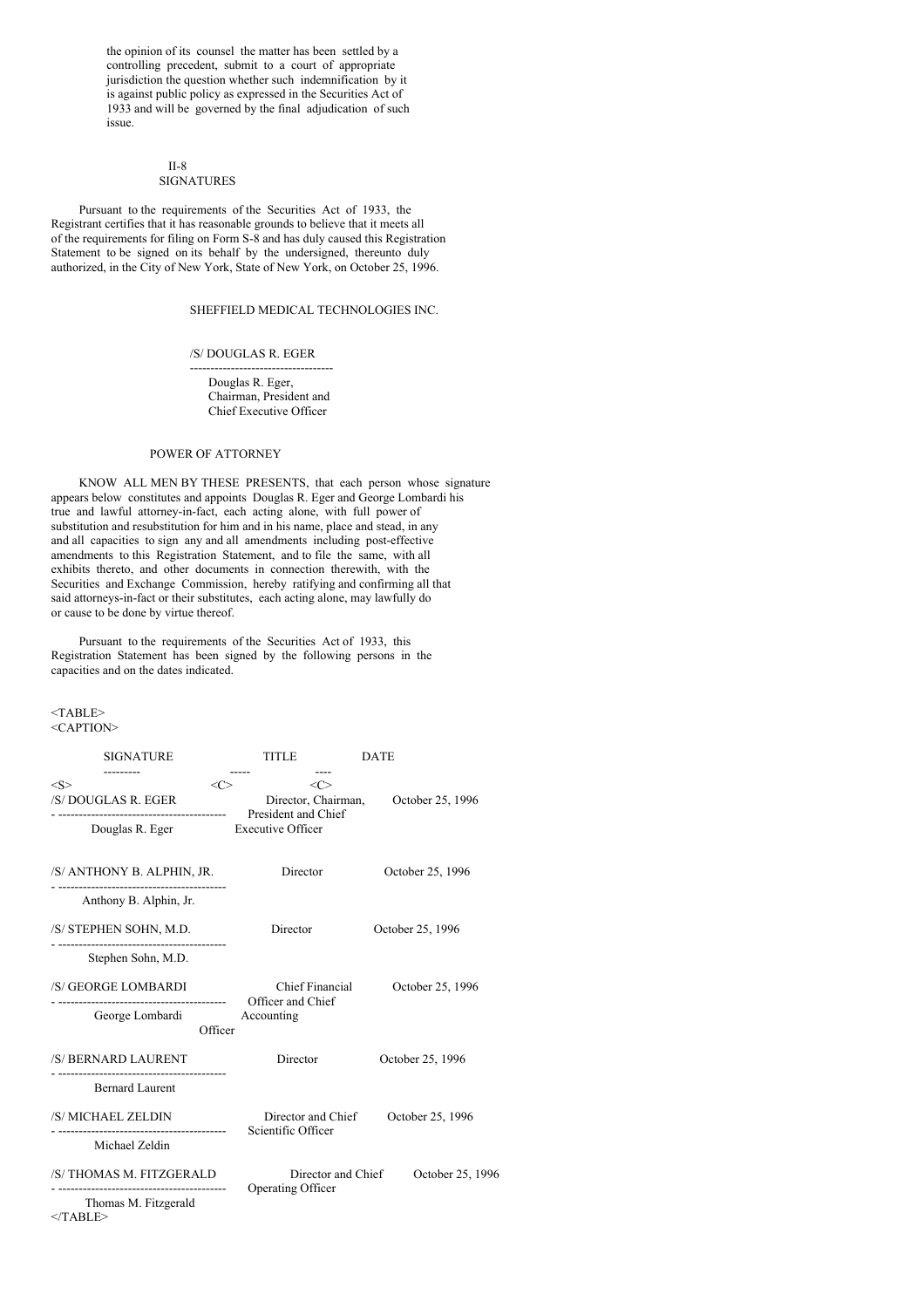II-9

THE 1993 OPTION PLAN. Pursuant to the requirements of the Securities Act of 1933, the members of the Stock Option Committee have duly caused this registration statement to be signed on its behalf by the undersigned, thereunto duly authorized, in the City of New York, State of New York, on October 25, 1996.

/S/ STEPHEN SOHN, M.D.

----------------------------------- Stephen Sohn, M.D.

/S/ ANTHONY B. ALPHIN, JR. -----------------------------------

Anthony B. Alphin, Jr.

II-10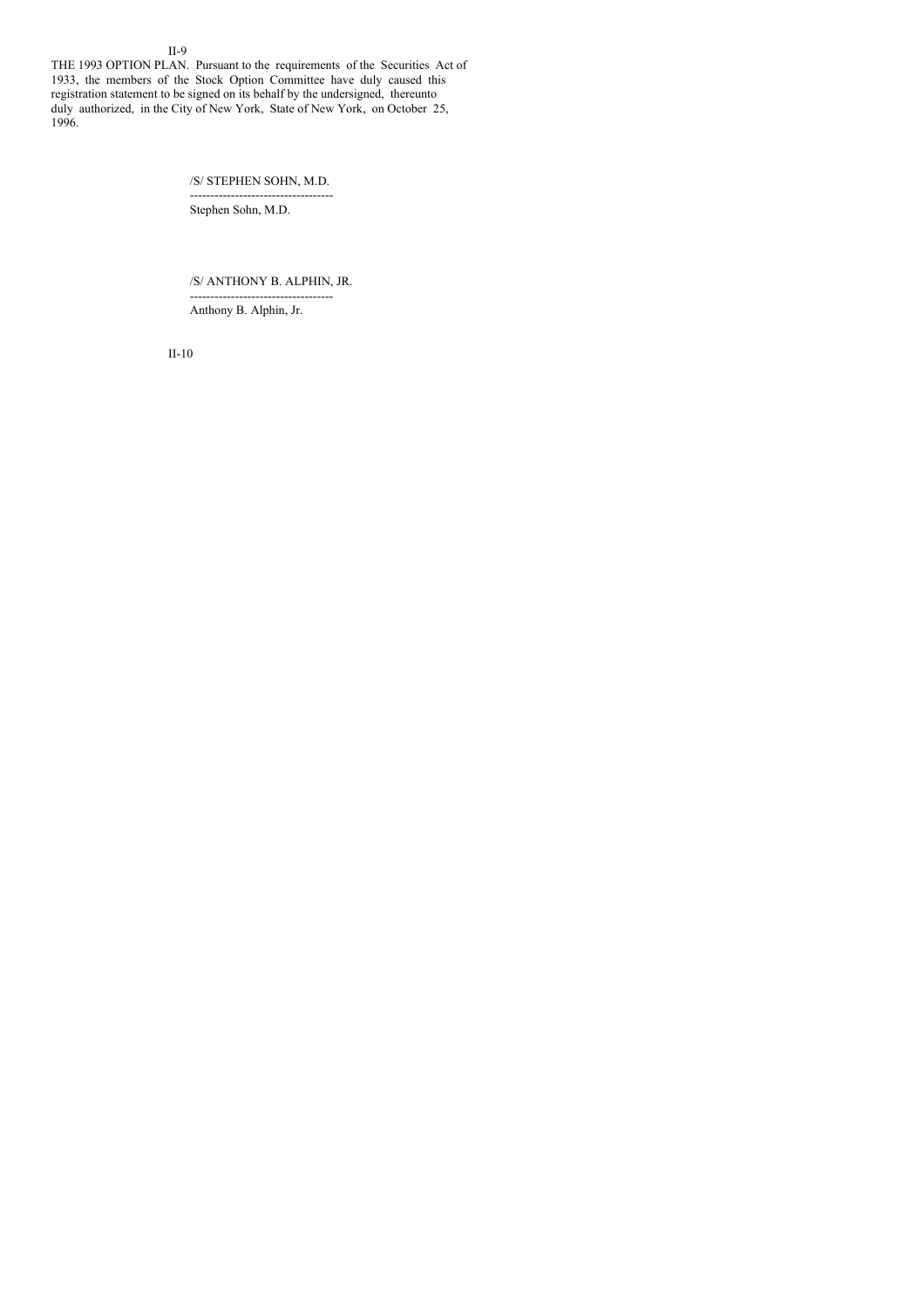The Board of Directors Sheffield Medical Technologies Inc.:

We consent to incorporation by reference in the Registration Statement (Form S-8) of Sheffield Medical Technologies Inc. of our report dated February 11, 1994, relating to the consolidated financial statements of Sheffield Medical Technologies Inc. and subsidiary included in the Annual Report (Form 10-KSB) for the year ended December 31, 1995.

Our report dated February 11, 1994, contains an explanatory paragraph that states that the Company's recurring losses and net deficit position raise substantial doubt about its ability to continue as a going concern. The consolidated financial statements do not include any adjustments that might result from the outcome of this uncertainty.

/S/ KPMG PEAT MARWICK LLP

KMPG Peat Marwick LLP

-------------------------

Houston, Texas October 24, 1996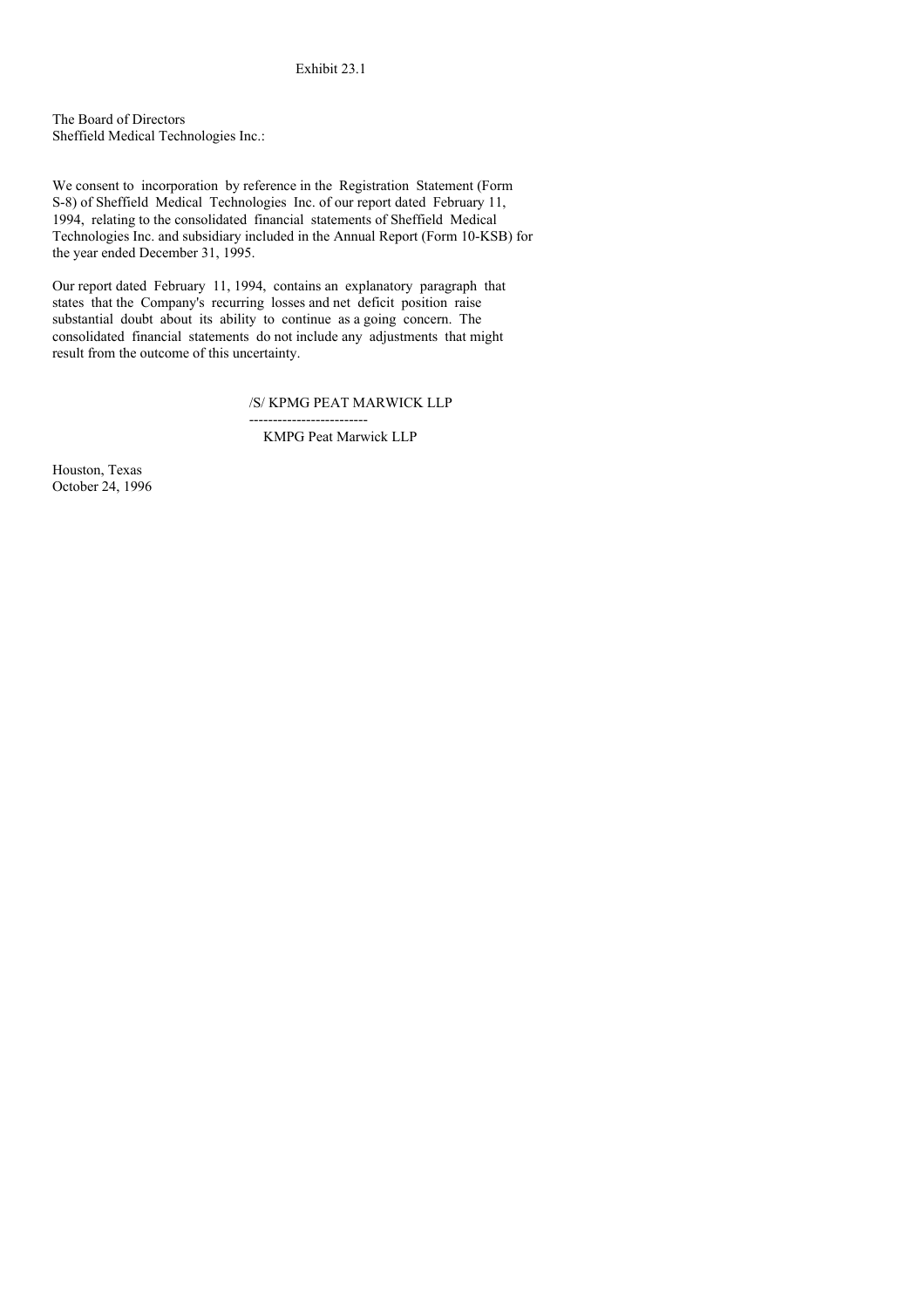# CONSENT OF INDEPENDENT AUDITORS

We consent to the reference to our firm under the caption "Experts" in the Registration Statement (Form S-8 No. 333-0000) pertaining to the 1993 Stock Option Plan of Sheffield Medical Technologies Inc., the 1996 Directors Stock Option Plan of Sheffield Medical Technologies Inc. and options granted to directors, officers, employees, consultants and advisors of the Company pursuant to other employee benefit plans of Sheffield Medical Technologies Inc. and to the incorporation by reference therein of our report dated February 28, 1996, except for Note 10 as to which the date is April 10, 1996, with respect to the consolidated financial statements of Sheffield Medical Technologies Inc. and subsidiary included in its Annual Report (Form 10-KSB) for the year ended December 31, 1995, filed with the Securities and Exchange Commission.

/S/ ERNST & YOUNG LLP

Ernst & Young LLP

---------------------

Princeton, New Jersey October 21, 1996

-2-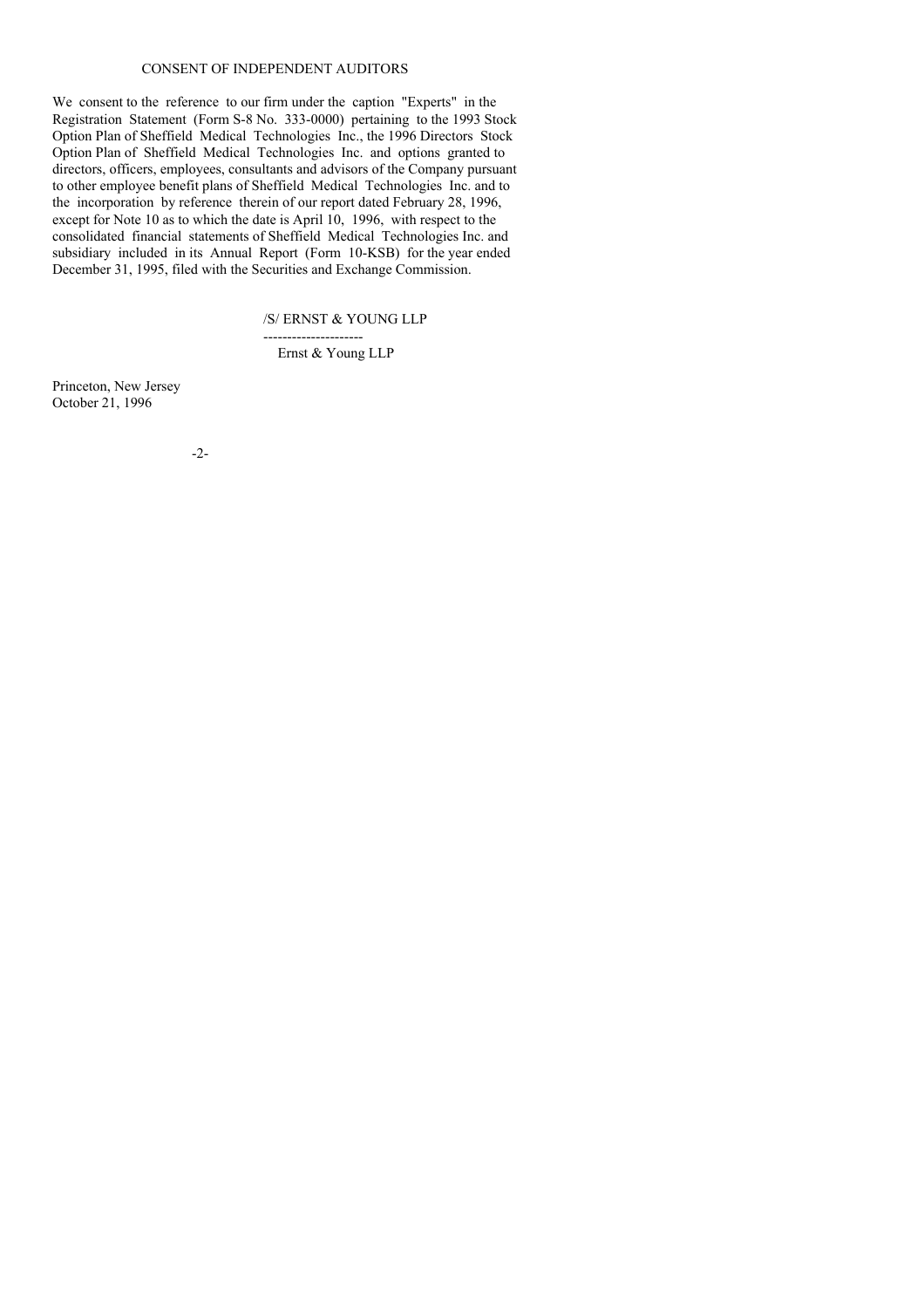OLSHAN GRUNDMAN FROME & ROSENZWEIG LLP 505 Park Avenue New York, New York 10022 Tel 212 753 7200 Fax 212 755 1467

October 25, 1996

Securities and Exchange Commission 450 Fifth Street, N.W. Washington, DC 20549

> Re: Sheffield Medical Technologies Inc. - Registration Statement on Form S-8 -------------------------------------

Ladies and Gentlemen:

Reference is made to the Registration Statement on Form S-8 dated the date hereof (the "Registration Statement"), filed with the Securities and Exchange Commission by Sheffield Medical Technologies Inc., a Delaware corporation (the "Company"). The Registration Statement relates to an aggregate of 1,169,500 shares (the "Shares") of common stock, par value \$.01 per share (the "Common Stock"). The Shares will be issued and sold by the Company in accordance with certain employee benefit plans (as defined in Rule 405 of Regulation C promulgated under the Securities Act of 1933, as amended) (each a "Plan") of the Company.

We advise you that we have examined originals or copies certified or otherwise identified to our satisfaction of the Certificate of Incorporation and Bylaws of the Company, minutes of meetings of the Board of Directors and stockholders of the Company, the Plans, the documents to be sent or given to participants in the Plans and such other documents, instruments and certificates of officers and representatives of the Company and public officials, and we have made such examination of the law, as we have deemed appropriate as the basis for the opinion hereinafter expressed. In making such examination, we have assumed the genuineness of all

Securities and Exchange Commission October 25, 1996 Page -2-

signatures, the authenticity of all documents submitted to us as originals, and the conformity to original documents of documents submitted to us as certified or photostatic copies.

Based upon the foregoing, we are of the opinion that the Shares, when issued and paid for in accordance with the terms and conditions described in the relevant Plan, will be duly and validly issued, fully paid and non-assessable.

We consent to the reference to this firm under the caption